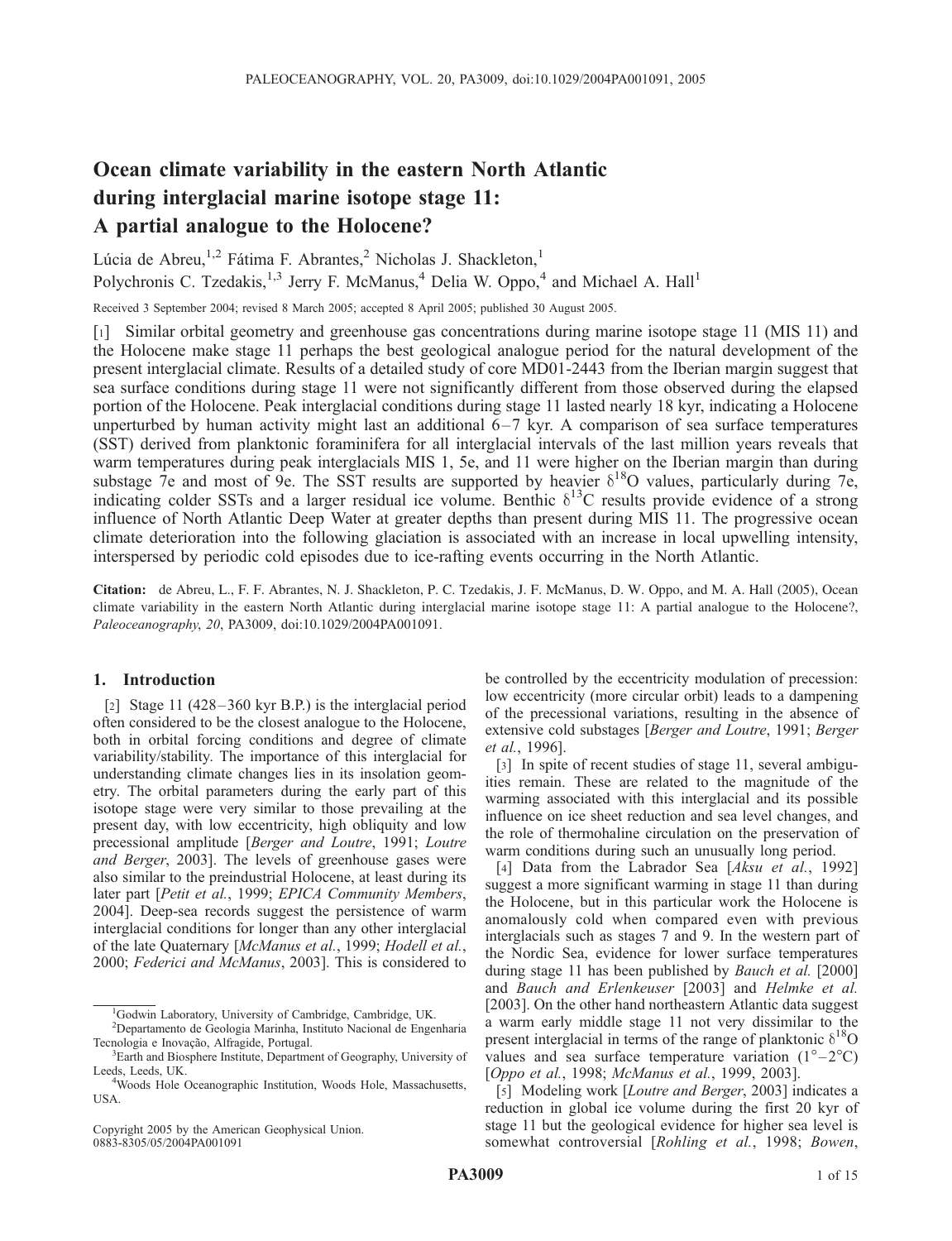

Figure 1. Location map of core MD01-2443 on the Iberian margin and Ocean Drilling Program Site 980 (Feni Drift) [McManus et al., 2003]. Cores MD95-2042 [Cayre et al., 1999; Shackleton et al., 2000], MD01-2444 (N. J. Shackleton et al., unpublished results, 2003), SO75-3KL [Schönfeld and Zahn, 2000], and MD95-2041 (J. Schönfeld and R. Zahn, unpublished results, 2001) are plotted for comparison between stage 11 and earlier interglacials.

2003]. Several data sets indicate that sea level was at least thirteen [Brigham-Grette, 1999; Bowen, 1999] and possibly as much as 20 m [Hearty et al., 1999; Kindler and Hearty, 2000] above the modern levels. The mechanism proposed for explaining such a sea level rise is a bipolar ice sheet disintegration, partially affecting the Greenland ice sheet [Stanton-Frazee et al., 1999] and the West Antarctic ice sheet [Scherer et al., 1998; Scherer, 2003]. Although a 20-m sea level rise cannot be accounted for by these two ice sheets alone, about 5 m could be derived from a partial melt of the East Antarctic ice sheet [EPICA Community Members, 2004]. The isotopic composition of carbonate shells and the air content record of the Vostok ice core [Raynaud et al., 2003] do not support a significant melting of polar ice and suggest an ice volume (sea level) similar to the present day, an hypothesis corroborated also by diatom records from the East Antarctic circumpolar region [Becquey and Gersonde, 2002; Gersonde and Zielinski, 2000]. A vigorous thermohaline circulation during stage 11 may be one possible explanation for the apparently contradictory results. As postulated by Oppo et al. [1998] and Poli et al. [2000], this would increase the benthic isotopic gradients between the Atlantic and the Pacific

basins, along with changes in the path of surface currents. The combined influence of factors such as temperature, salinity and  $\delta^{18}O_{\text{seawater}}$  may have generated a climate record close in some aspects to the Holocene, but the exact mechanisms behind this partial similarity are not yet disclosed.

[6] As a contribution toward the improvement of palaeoclimatic reconstructions for the North Atlantic during stage 11, this paper aims to describe the palaeoclimatic evolution of stage 11 on the Iberian margin to point out regional differences and similarities relative to the Holocene record, and also to compare it with other interglacial intervals in the same region. Finally, we compare our new records from the Iberian margin to published records from ODP Site 980 (55°29'N,  $14^{\circ}42'W$ ; 2189 mbsl) collected from the Feni Drift [e.g. Oppo et al., 1998; McManus et al., 1999, 2003].

# 2. Study Area

[7] Detailed micropalaeontological, sedimentological and geochemical data were obtained for the lower sections of core MD01-2443 (37°52.89'N, 10°10.57'W; 29.49 m long) (Figure 1), a Calypso giant piston core collected from the western Iberian margin at 2941 m water depth, during the MD123Geosciences Scientific Cruise on board the R/V Marion Dufresne. This core was collected as part of the ''POP'' Project (Pole-Ocean-Pole: A Global Stratigraphy for Millennial-Scale Variability). Previous work from this region has provided high-resolution records of oceanclimate variability, comparable to both Northern and Southern Hemisphere ice cores [e.g., Shackleton et al., 2000; de Abreu et al., 2003], and showing that climate variability occurred in a systematic way through interhemispheric teleconnections.

[8] Off Iberia, distinct eastern boundary seasonal surface circulation regimes are governed by meridional displacements of the Azores anticyclonic cell and its associated large-scale wind pattern [e.g., Fiúza, 1984; Fiuza et al., 1998]. During summer months, coastal upwelling of deep cold, nutrient-rich waters occurs, in association with the northward displacement and strengthening of the Azores high-pressure cell and the weakening of the Iceland Low [ $Fiúza$ , 1984]. The strong northerlies along the Portuguese coast are one of the factors responsible for the onset of the upwelling, which may extend from  $30-50$  km to  $100-$ 200 km offshore (e.g., E. D. Barton, Eastern boundary of the North Atlantic – northwest Africa and Iberia, course notes from Advanced Study Course on Upwelling Systems, 15 pp., University de Las Palmas de Gran Canaria, Las Palmas de Gran Canaria, Spain, 1995). Eastern North Atlantic Central Water (ENACW) is the source of the upwelled water. It consists of two branches with diverse origin and distinct thermohaline characteristics: the Subtropical Eastern North Atlantic Central Water, formed along the Azores Front mainly during the winter, and the Subpolar Eastern North Atlantic Central Water, which flows under the subtropical ENACW and is derived from the descending branch of the North Atlantic Drift [Fiúza, 1984; Fiuza et al., 1998]. This summer circulation pattern features a group of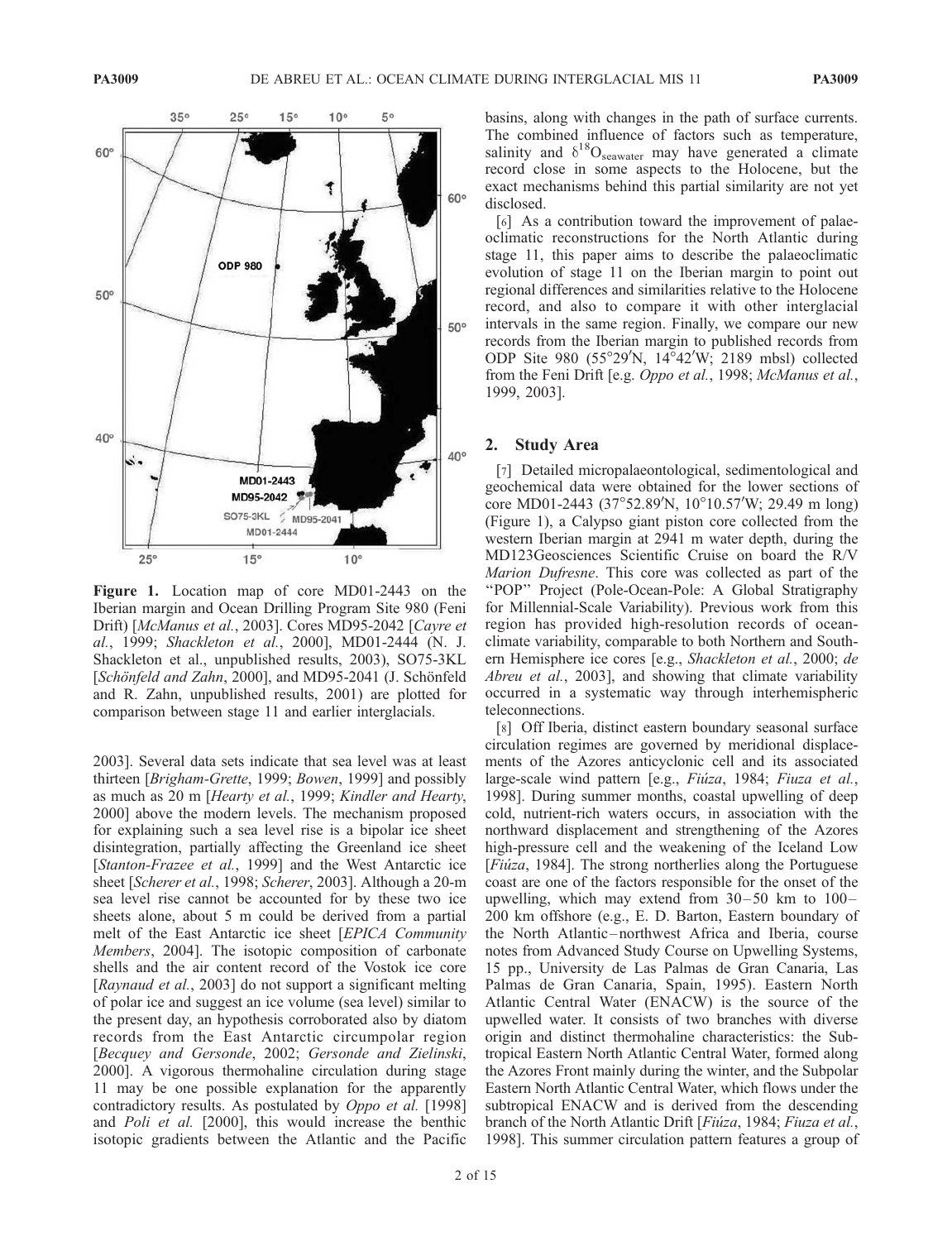mesoscale structures such as jets, meanders, eddies and upwelling filaments. The latter features are not simply superficial structures and have clear biological and chemical signatures. During the rest of the year, in particular during winter months, coastal convergence conditions prevail, and the most relevant transport mechanism is the northward flowing warm undercurrent, which takes the designation of Portugal Coastal Counter Current [e.g., Fiuza et al., 1998]. The Poleward Current advects subtropical (and partly Mediterranean Water) northward, adding warm and saline inputs into the study region [Haynes and Barton, 1990].

[9] Intermediate circulation is dominated by North Atlantic Central Water (NACW) and the Mediterranean Outflow Water (MOW). The present influence of MOW has long been documented in the vicinity of the Portuguese margin, not only following a poleward route, but also propagating toward the west in the form of ''meddies.'' MOW is represented off Iberia into two main branches: An upper core is centered around 700– 800 m, and a lower core is at about 1200 m [Ambar and Howe, 1979]. Below Mediterranean water, at about -2000 m, deep water masses are controlled by the interplay between North Atlantic Deep Water (NADW) and Antarctic Bottom Water (AABW), which currently circulates in the eastern Atlantic basin at depths greater than 4000 m [Emery and Meinke, 1986; van Aken, 2000]. At the present day, the cored site is under the influence of NADW.

# 3. Methods

#### 3.1. Stable Isotope Measurements

[10] In order to assess variations in the surface and nearsurface water mass properties, stable isotope measurements have been performed at the Godwin Laboratory on five species of planktonic foraminifera for the interval between 360 – 420 ka, which includes most of stage 11. These taxa represent a set of surface (Globigerinoides ruber), to subsurface (Globigerina bulloides and dextral Neogloboquadrina pachyderma) and deep dwellers (Globorotalia inflata and dextral Globorotalia truncatulinoides). To avoid size-related offsets, samples containing an average of 30 planktonic foraminifera were picked from the sediment fraction larger than  $250 \mu m$  and prepared following the standard procedure described by de Abreu et al. [2003]. Depending on the sample size, they were analyzed using different mass spectrometers and preparation systems. The larger samples were reacted with 100% orthophosphoric acid at  $90^{\circ}$ C using a VG Isotech Isocarb common acid bath system, and the carbon dioxide produced during this reaction was then analyzed by a VG Isotech SIRA-Series II mass spectrometer. For the smaller samples (less than  $100 \mu$ g) analyses were performed using a PRISM mass spectrometer with a Micromass Multicarb sample preparation system. Results were calibrated to VPDB (Vienna PeeDee belemnite) using the repeated analysis of an internal carbonate standard (Carrara Marble). The analytical long-term precision was better than 0.08% for oxygen and 0.06% for carbon. The standard deviation of the analyses of replicate samples is 0.14% for  $\delta^{18}O$  and 0.08% for  $\delta^{13}$ C.

[11] Stable isotope analysis of benthic foraminifera was carried out so as to detect ventilation changes in the deepsea environment, associated with variations in the production of NADW. For the benthic  $\delta^{18}$ O record several different species were analyzed because of the relative scarcity of benthic specimens in the sediments of core MD01-2443. Where possible, two or three separate measurements of different species were made per sample; a correction factor was applied according to the species and the average of all the corrected values at each level is shown in Figure 2d (and Figure 6a). A composite record constitutes the final result. The following species were analyzed and calibrated to Uvigerina peregrina as indicated: Cibicidoides robertsonianus, +0.50; Uvigerina peregrine, 0.0; Globobulimina affinis, -0.30; Cibicidoides wuellerstorfi, +0.64; Cibicidoides kullenbergi, +0.51; Hoeglundina elegans, -0.60; Oridorsalis umbonatus, 0.0; and Cassidulina carinata, 0.0. For the benthic  $\delta^{13}$ C record, we used the values for Cibicidoides spp. However, the values for endobenthic genera were not used because these do not maintain a constant  $\delta^{13}$ C offset with respect to the overlying deep water. To directly compare the benthic  $\delta^{18}O$ records of the cores discussed in this paper, a calibration to Uvigerina peregrina of 0.64% was also applied to the published measurements of site 980 [McManus et al., 2003].

#### 3.2. Planktonic Foraminifera Fauna and Sea Surface Temperature Reconstruction

[12] The identification of the planktonic foraminiferal species in the sediment fraction larger than  $150 \mu m$  is based on the work of Kennett and Srinivasan [1983]. Twenty-five different species of planktonic foraminifera have been identified all belonging to the living fauna in the area [Duprat, 1983; Levy et al., 1995; Martins and Gomes, 2004]. Species relative abundance data were used to identify six distinctive assemblages based on species distributions in surface water masses and surface sediments [e.g., Kipp, 1976; Chaisson et al., 2002]. The six assemblages are polar, subpolar, temperate/transitional, subtropical, tropical and gyre margin. Sea surface temperature (SST) was estimated from the planktonic foraminifera using a modern analogue technique, SIMMAX 28, as described by Pflaumann et al. [1996], but using the updated 2004 version, with a larger data set with 947 samples.

# 4. Chronological Framework

[13] The chronology employed in this paper for core MD01-2443 (Table 1) was developed by aligning the benthic  $\delta^{18}O$  record to the Antarctic Vostok deuterium record [Petit et al., 1999] as described by Tzedakis et al. [2004]. This was based on the implications of the work of Shackleton et al. [2000] who showed the similarity between benthic  $\delta^{18}O$  records off Portugal and temperature over Antarctica. The improved Vostok timescale used as the basis for our comparison has been developed by F. Parrenin (personal communication, 2004) through alignment with the European Programme for Ice Coring in Antarctica (EPICA) Dome C record [EPICA Community Members, 2004]. The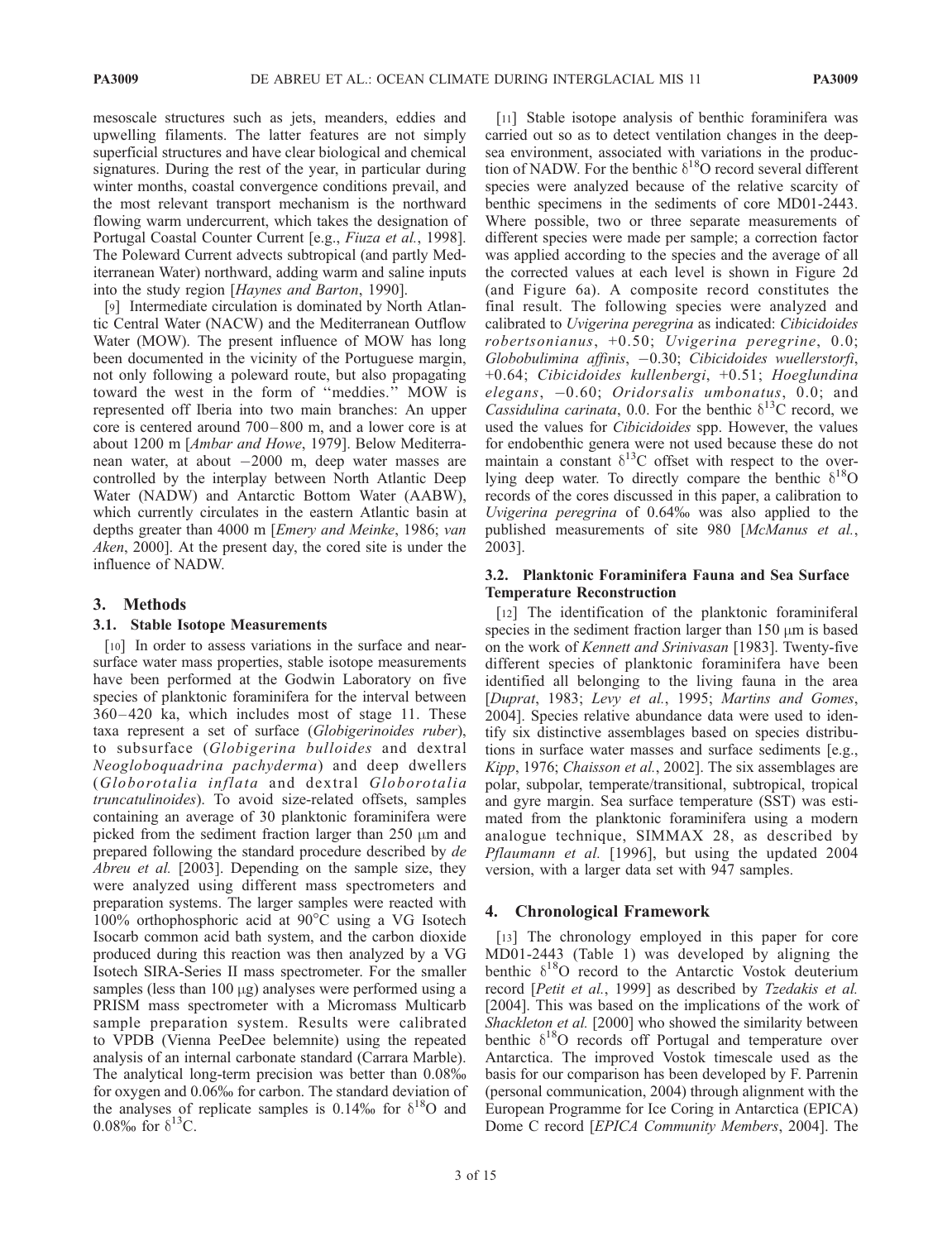

Figure 2. Down-core results for stages 10 and 11 from MD01-2443. (a) Bassinot normalized curve [Bassinot et al., 1994]. (b) Estimated summer sea surface temperature. (c) Multispecies planktonic  $\delta^{18}O$ records (red, Gs. rubber; dark blue, G. bulloides; green, dextral N. pachyderma; grey, Go. inflata; and light blue, Go. truncatulinoides). (d) Benthic  $\delta^{18}O$  based on the average between measurements for each sample and corrected for their respective equilibrium offsets [Shackleton and Hall, 1995; Shackleton et al., 2000]. (e) European Programme for Ice Coring in Antarctica (EPICA) Dome C deuterium record as given by EPICA Community Members [2004]. Grey shaded area marks the period where full interglacial conditions were maintained. See color version of this figure at back of this issue.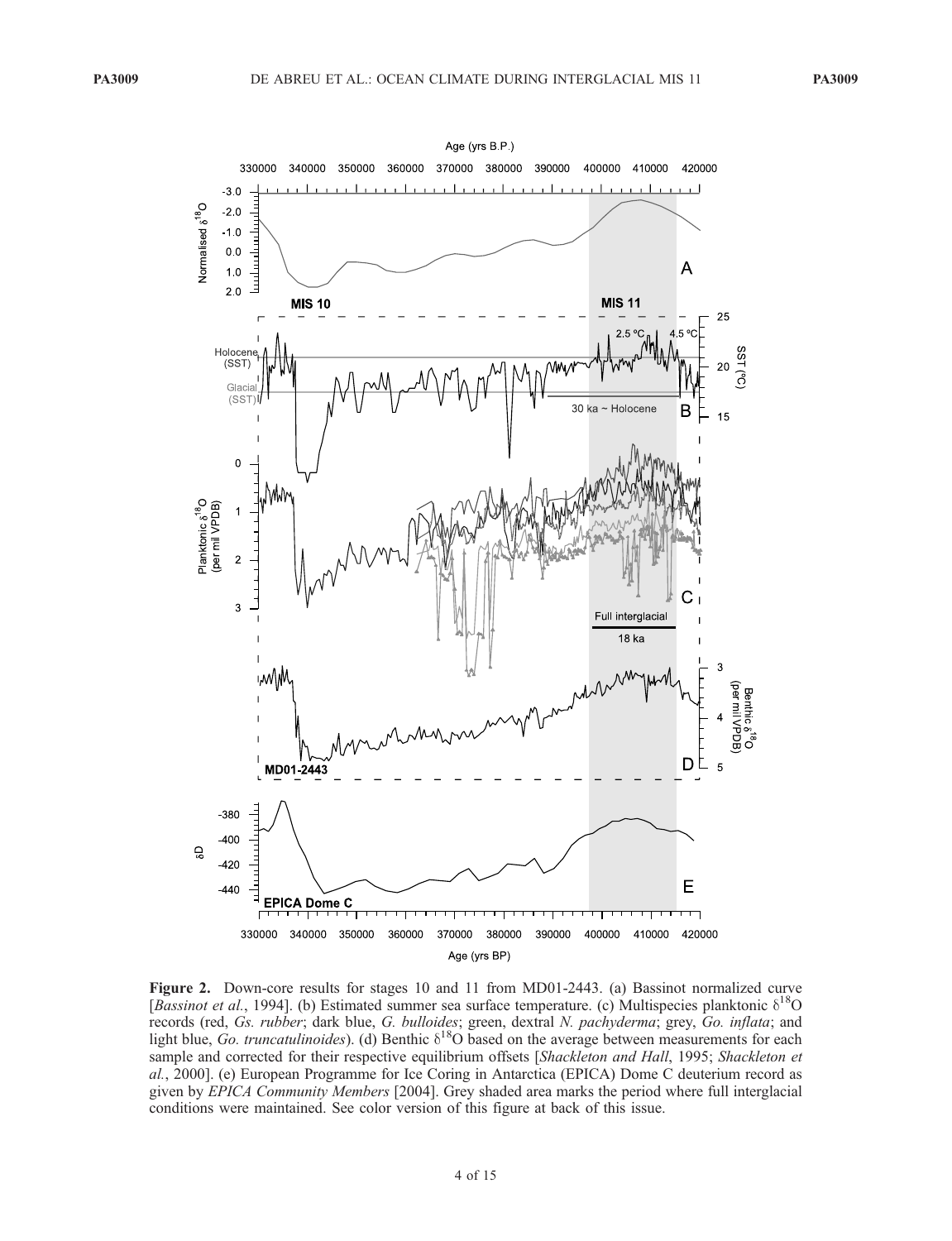Core Depth, cm Age, years B.P. Proxies Used for Correlation Source 2468 338,000 benthic  $\delta^{18}$ O and D/H Vostok<sup>b</sup> *Petit et al.* [1999] 2660 385,170 benthic  $\delta^{18}$ O and D/H Vostok<sup>b</sup> *Petit et al.* [1999] 2676 2676 387,000 benthic  $\delta^{18}$ O and D/H Vostok<sup>b</sup> *Petit et al.* [1999]  $2948$   $420,000$  benthic  $\delta^{18}$ O and Dome C D/H EPICA Community Members [2004]

Table 1. Chronological Model Presented for Core MD01-2443 (for Stage 11)<sup>a</sup>

a Sediment rates are calculated between time control points; the two extremities per run between temporal controls were not considered.

b Vostok records were tuned to the new EPICA Dome C record, so that both are comparable within the same time frame.

base of MD01-2443 was defined by comparison with the EPICA Dome C deuterium record [EPICA Community Members, 2004] as this extends in time the previously available Vostok records. Mean linear sedimentation rates for this core were estimated, assuming a constant accumulation rate between dated levels. The sampling at 2-cm intervals gives an average resolution of 330 years for stage 11 (Figure 2).

[14] For comparison, the independently created chronology of ODP Site 980 [McManus et al., 1999] was revised by tuning Termination V to the astronomically calibrated low-latitude stack [*Bassinot et al.*, 1994], consistent with the time interval defined through  ${}^{40}Ar/{}^{39}Ar$  dating for Termination V [Karner and Morra, 2003] and not very far from the limit attributed to the new Antarctic ice core record [EPICA Community Members, 2004].

#### 5. Results

#### 5.1. Benthic Isotopic Measurements

[15] Benthic  $\delta^{18}$ O measurements indicate that the corer did not penetrate into MIS 12 at site MD01-2443. Near the beginning of our record, the benthic  $\delta^{18}O$  decreases from 3.7% to 3.1%, indicating a reduction in ice volume (Figure 2). According to the present age model, the period of lowest ice volume, and thus establishment of peak interglacial conditions lasted nearly  $7-8$  kyr, until  $\sim$ 402 ka, with short-term variations of  $\sim$ 0.2%. The next dominant feature is the long-term increase in  $\delta^{18}O$  (up to a maximum of 3.5%), with a superimposed higher-frequency variability from 396 ka onward toward glacial stage 10, coincident with the growth of ice sheets. This is indicated by an increase of nearly 1.4‰ in the benthic  $\delta^{18}$ O values up to the start of the glacial. In stage 10, a further increase is recorded off the Iberian margin, reaching the highest benthic isotope ratio of 4.8% between 341 and 345 ka.

#### 5.2. Multispecies Planktonic Isotopic Record

[16] The interpretation of the stable isotopic composition of foraminiferal shells in upwelling areas, such as the Iberian margin, is difficult and often hampered by the dynamic character of such settings [e.g., Peeters et al., 2002]. In such a complex hydrological regime, the differences in the signal between species must not only be interpreted taking into consideration both their sequence of development, but the contemporaneous differences between distinct habitats. Since there are currently few sediment trap or water column data for the Iberian margin available, we support our observations with ecological data from adjacent North Atlantic regions, as well as with the behavior described for some species in other upwelling

areas [e.g., Levy et al., 1995; Thunell and Sautter, 1992; Peeters et al., 2002]. Future sediment trap data from ESF Euromargins project SEDPORT might shed light on the microfauna seasonal variability.

[17] Most of the planktonic species chosen for this comparison characterize distinct seasons [e.g., Levy et al., 1995; Schiebel and Hemleben, 2000]: Gs. ruber is a warm season, surface dweller, while *G. bulloides* occurs in the upper 50 m of the water column, associated with the spring/summer upwelling system when the degree of mixing of the upper water column is high. Recent observations indicate that Gs. ruber can also be found during the upwelling season (F. Peeters, personal communication, 2003) but unlike G. bulloides it survives in the distal areas of the upwelled water. Toward the end of the upwelling season, the dextral N. *pachyderma* appear in great numbers, when the influence of warmer Azores Current waters increases off Portugal [Rogerson et al., 2004]. This species has been observed at depths of up to 250 m. Deep dwellers Go. inflata (100-250 m) and dextral Go. truncatulinoides  $(250-300 \text{ m} \text{ up to } 1000 \text{ m})$  were selected with the purpose of detecting possible changes in the structure of the deep thermocline [e.g., Hemleben et al., 1989; Abrantes et al., 2001; Matzumoto and Lynch-Stieglitz, 2003].

[18] Bearing in mind the complexity and the limitations of this approach, the combination of the monospecific profiles of  $\delta^{18}$ Oruber,  $\delta^{18}$ Obulloides,  $\delta^{18}$ Opachyderma,  $\delta^{18}$ Oinflata and  $\delta^{18}$ Otruncatulinoides (Figure 2) show several distinct, previously unreported features. Through an interval of circa 20 kyr (from  $\sim$ 416 to 396 ka), the oxygen isotope values from intermediate-depth dwellers generally did not vary more than  $0.25-0.28\%$ , which is equivalent to approximately  $1^{\circ}$ C. However, some excursions of up to 0.5% occurred, suggesting occasional greater sea surface temperature changes or even possible salinity anomalies at the Iberian margin. In contrast, surface dweller Gs. ruber displays a significant shift toward heavier values from 402 ka, which became more accentuated after 396 ka. The lack of a comparable initial increase in intermediate to deeper dwellers suggests some type of seasonal or depth habitat compensating effect.

[19] The beginning of our sequence (at 420 ka) up to the peak interglacial conditions as defined by the lightest  $\delta^{18}O$ Gs. ruber values (416 to 402 ka) suggest a well-defined upper water column stratification, as surface, intermediate and deep dwellers show progressively higher isotopic ratios. Surface dweller *Gs. ruber* is typically lighter throughout stage 11  $(-0.3 \text{ to } 0.2\%)$ , and the same trend is followed by the intermediate dwellers in particular up to the end of the peak interglacial. The deeper dwellers exhibit a clearly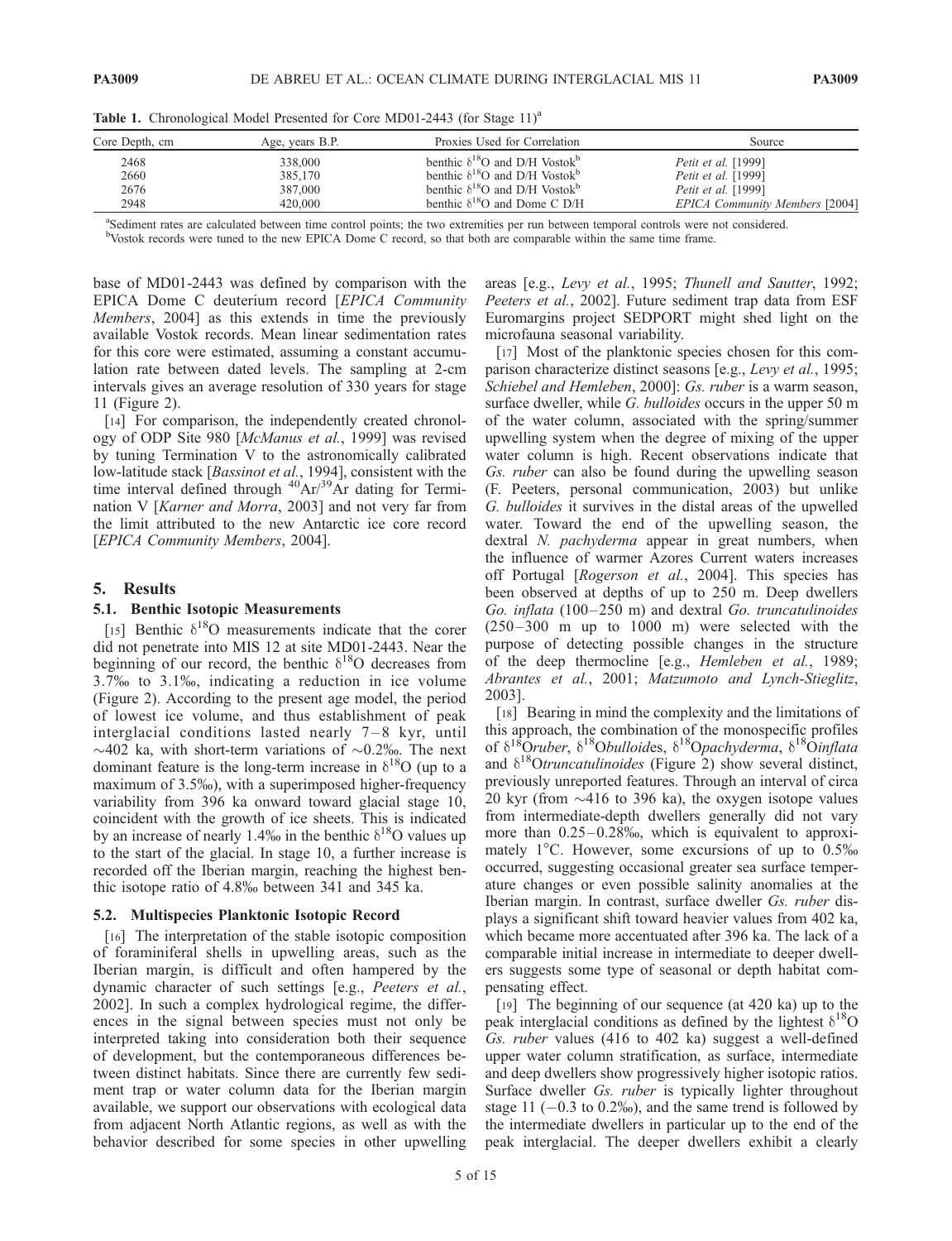heavier oxygen isotope ratio (by as much as 0.8 to 1\%). The deep-living foraminifera Go. truncatulinoides dextral shows a trend similar to the other deep species, but with several rapid excursions in  $\delta^{18}O$  of over 1‰, centered at 413 ka and 405 ka, respectively. These isotopic excursions during the progression to peak interglacial conditions, although not seen in any other record, coincide with a change in the Go. truncatulinoides population toward the dominance of left coiling forms, which preferentially live in cold waters and typically display heavier isotopic ratios. It is then possible that we have different genotypes throughout our stage 11 samples, that because of morphological convergence are not fully distinguishable under the binocular microscope [de Vargas et al., 2001], and this in turn may account for the observed isotopic shifts. With the decline of interglacial conditions, an increase in the levels of upper water column mixing is suggested by the smaller range in the  $\Delta\delta^{18}$ O between surface/intermediate and deeper dwellers. The larger amplitude variability which characterizes the progression toward a new glacial (stage 10) is one of the main features of the record. G. bulloides and N. pachyderma display very similar  $\delta^{18}$ O values (between 0.9 and 1.2%), occasionally also close to Go. inflata, with the exception of three prominent excursions toward heavier values of G. bulloides, respectively at 388, 381 and 369 ka.

[20] The hydrological complexity of this region appears to be more evident during the cool intervals of stage 11. The  $\delta^{18}$ O of dextral *N. pachyderma* show the same trend as data from G. bulloides and, in most warm periods, to Go. inflata, possibly as a function of the ice volume effect on seawater composition. However, during cool intervals they show lighter  $\delta^{18}$ O values, with differences of up to 0.4%. One possible explanation for this feature lies in the narrowly overlapping season that these two species exist off Iberia and the possibility of a dual surface water mass influence at the site of MD01-2443. Assuming that G. bulloides usually thrives in cooler waters (being a subpolar species and an upwelling form), an isotopically heavier signal might be evidence of upwelling. If dextral N. pachyderma, which dominates toward the end of the upwelling season, thrives more under the influence of a warmer water mass of subtropical origin – derived from the Azores Current [e.g., *Fiuza*, 1984] then it records the cool events in a more attenuated form. On the other hand, living toward the Autumn/Winter months, the decrease in dextral N. pachyderma  $\delta^{18}$ O may be related to periodic salinity anomalies.

[21] At the end of stage 11 both deep dwellers, Go. *inflata* and dextral Go. truncatulinoides, show much more significant variations, reaching over 2\%. As such variations are not recorded in the remaining species, and given that the left coiling variety of Go. truncatulinoides is once again dominant, we believe there is sufficient evidence to implicate a change in the ecological conditions and the additional influence of an oligotrophic intermediate water mass during this period [e.g., Peeters et al., 2002; Matzumoto and Lynch-Stieglitz, 2003]. Further studies of these particular sediment samples will shed some light into the possibility that these heavier values are due to the presence of secondary calcite, formed at deeper water levels, and thus corresponding to colder conditions.

## 5.3. Faunal Changes

[22] Grouped into faunal assemblages (Figure 3) [e.g.,  $B\acute{e}$ , 1977; Ottens, 1991], the 25 different species of planktonic foraminifera show evidence of three main surface environmental ''modes'' within stage 11. The development of progressively warmer sea surface conditions is shown by the presence of an increasing number of tropical  $(36-40\%)$ species toward the peak interglacial (Figure 3), coinciding with the lightest planktonic  $\delta^{18}$ O values. The succession of warm water species include N. dutertrei (up to 1.5%) which is considered a postupwelling species, and can be used as a proxy for the stabilization of the upper water column (following trap data of Thunell and Honjo [1983] and Thunell and Sautter [1992] as a potential analogue).

[23] From  $\sim$ 402 ka onward, the warm water planktonic fauna was progressively replaced by cold subtropical, transitional and even subpolar species (such as G. bulloides and dextral N. pachyderma) that dominate throughout the remaining interglacial interval (50%), and become progressively more important toward stage 10. The decrease in tropical species, after 396 ka, agrees with the enrichment in both *Gs. ruber*  $\delta^{18}O$  and benthic  $\delta^{18}O$ , marking the end of full interglacial conditions and the gradual decline of climate.

[24] A third mode of faunal succession is detected in the periodic increase of the polar species left coiling N. pachyderma, which at times reaches 23% of the planktonic population. Increases in transitional/temperate species (by over 10%) indicate the recovery of sea surface conditions up to an interglacial mode and strong oscillation in the position of the subpolar front. A closer look into the variation of individual species reveals an extra degree of complexity, which points toward distinct trophic situations as the interglacial progressed. Species usually associated with the seasonal upwelling system, such as T. quinqueloba and G. bulloides show a progressive increase toward the end of stage 1l, suggesting an enhanced upwelling and increased nutrient levels. Additionally, the increasingly high abundance of dextral N. pachyderma (from 10% at the peak interglacial to over 40% at the end of stage 11), usually associated with the end of the upwelling events, may be indicative of a more continuous degree of mixing of the upper water column. This hypothesis is supported by the presence of Orbulina bilobata, considered an indicator of high nutrient levels [e.g., Robbins, 1988; Hemleben et al., 1989], the convergence of some of the multispecies planktonic  $\delta^{18}$ O records, and an increase in the organic carbon by  $\sim 0.5\%$ .

#### 5.4. Sea Surface Temperature Changes

[25] As indicated by the planktonic isotope record, the sea surface temperature reconstructions suggest that this long interglacial (stage 11) evolved in three distinctive phases on the Iberian margin. The summer sea surface temperature (SST) rise from deglacial conditions to the interglacial maximum was about 4.5°C. This rise occurred over a period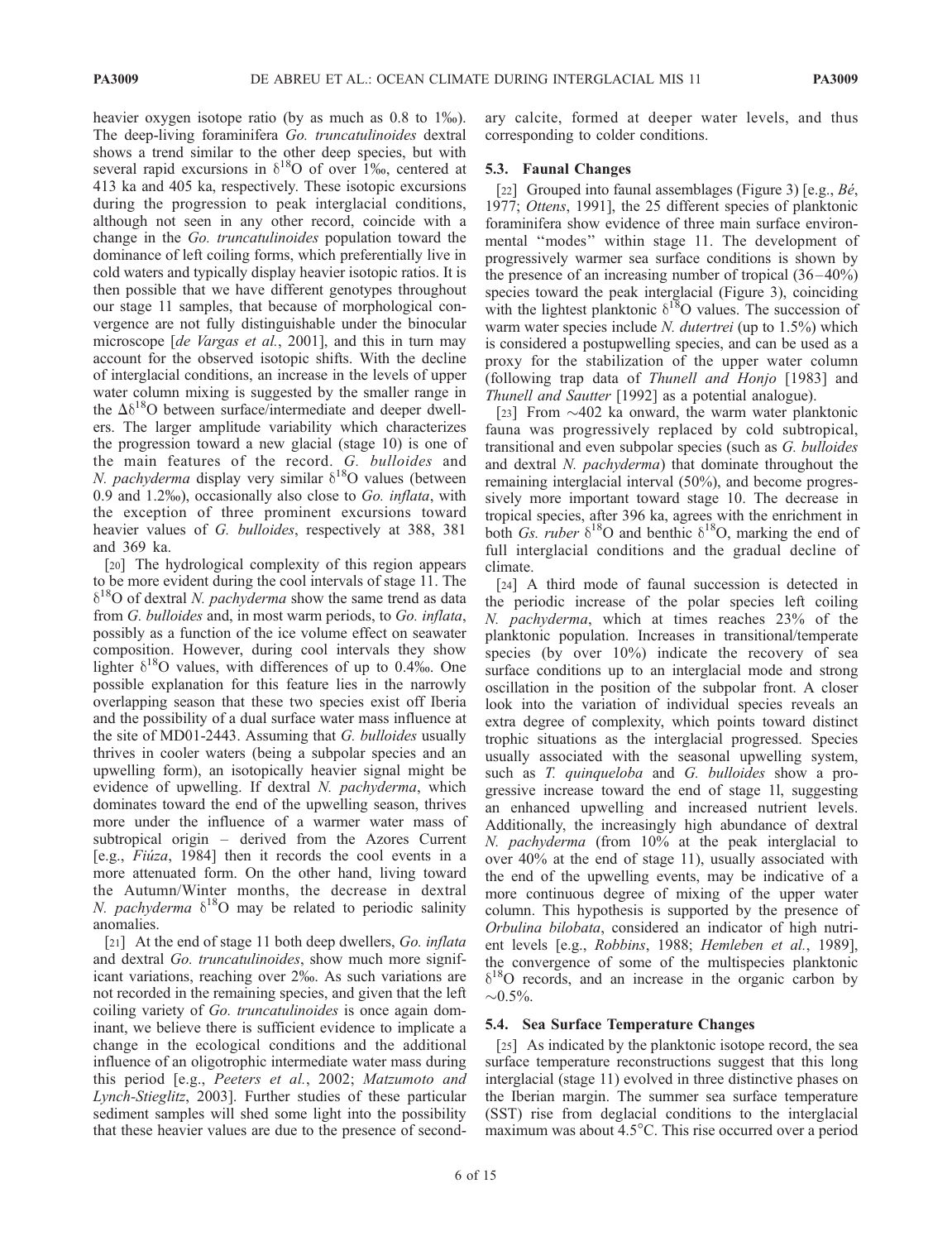

Figure 3. Relative abundance of the different planktonic foraminifera assemblages throughout stage 11 in core MD01-2443.

of nearly  $5-6$  kyr but appears to have been disrupted several times, in particular during the interval of highest insolation (between 408 and 412 ka). Peak interglacial temperatures (SSTs around  $20.5^{\circ} - 23.3^{\circ}$ C) occurred between 412 and 406 ka. However, if the average Holocene temperature  $(21^{\circ}C)$  for this region is considered as a threshold, the duration of this interglacial phase lasted for nearly 27 kyr (from 416 up to 389 ka) in good agreement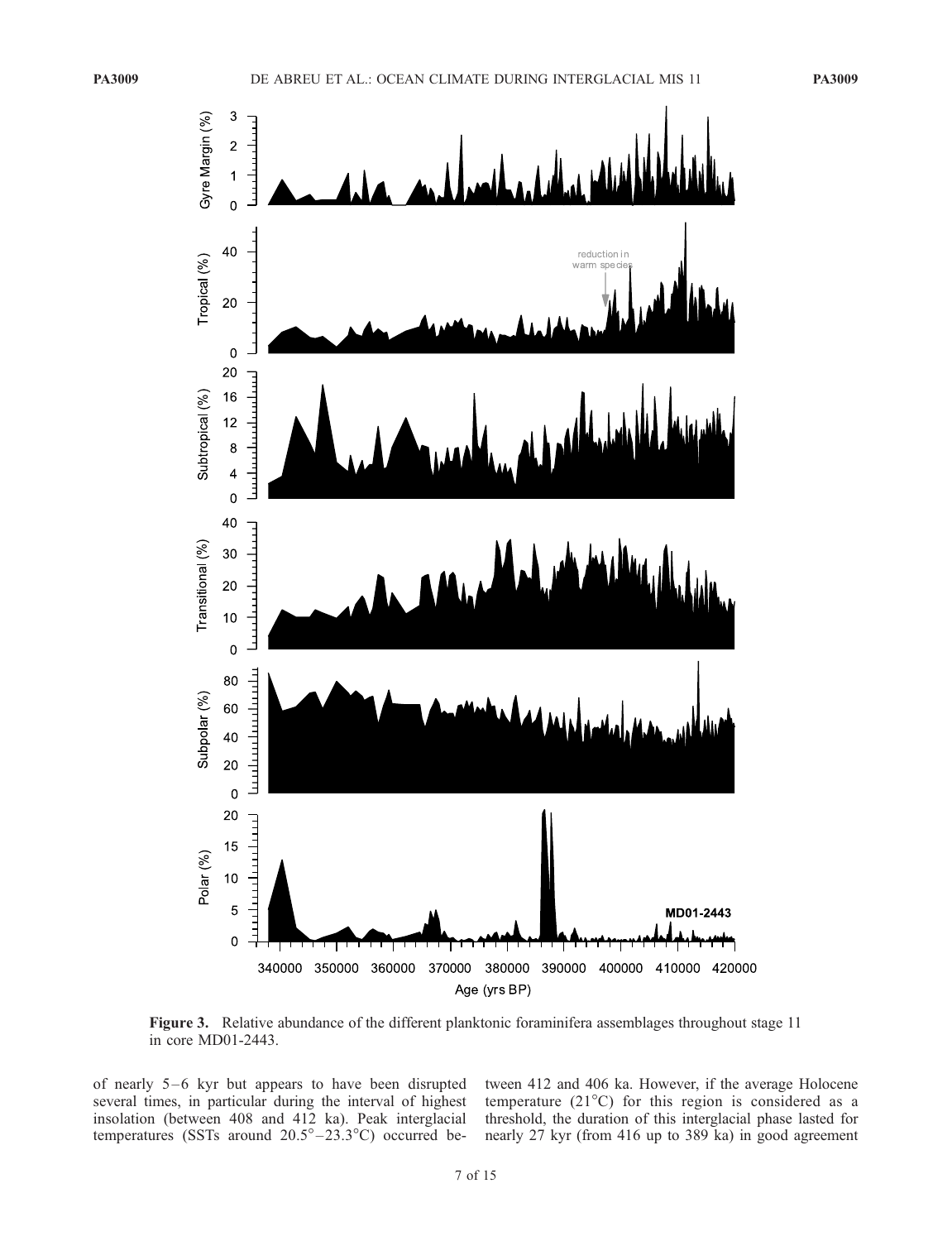with previous estimates of *McManus et al.* [2003] and Bauch and Erlenkeuser [2003].

[26] Only after 389 ka do the surface records start to show a greater magnitude of variability, with sporadic abrupt SST decreases of up to  $7^{\circ}$ C. These are values close to the average value found for the last glacial period  $(17^{\circ}C)$  in this region (Figure 2). However, the average value may not be the best way to compare the two records; in fact, both the temperature estimates and the periodic pattern of large cooling events resemble the palaeoceanographic changes described for stages 2 and 3 in nearby cores [e.g., Cayre et al., 1999; Bard et al., 2000; de Abreu et al., 2003]. The pronounced SST decrease during peak stage 10 was comparable to the surface water cooling recorded during Heinrich events 2, 3 and 5, whereas SSTs reached even more extreme values (with differences of up to  $2^{\circ}$ C) during Heinrich events 1 and 4 [Cayre et al., 1999].

## 6. Discussion

## 6.1. Iberian Margin: Regional Expression of Interglacial Stage 11

[27] High-frequency excursions are more evident in the records of surface  $\delta^{18}O$  and foraminifera-derived SSTs than in the benthic  $\delta^{18}$ O record, since they are directly dependent on surface hydrology, in particular on temperature and salinity. Regarding the magnitude of these variations in surface water indicators, stage 11 can be roughly interpreted in terms of three distinct phases: (1) the deglacial interval which extended up to the establishment of full interglacial conditions at  $\sim$ 416 ka; (2) the peak interglacial interval where the range of oscillations in the planktonic record was small, reaching up to  $0.1 - 0.25\%$ , and changes in SST were of the order of  $1^{\circ}-2^{\circ}$ C; and (3) the progressive climate deterioration, starting at  $\sim$ 396 ka when excursions in  $\delta^{18}$ O began to gradually increase in amplitude, surpassing the variability recorded in the early part of stage 11, and the transition into MIS 10. Both the planktonic foraminiferal fauna (in particular the significant decrease in tropical species), the surface dwelling Gs. ruber isotope record, and the benthic  $\delta^{18}O$  record show the end of the full interglacial conditions and new ice volume increase. This occurred, according to the present age model, nearly 7 kyr before a significant planktonic enrichment was recorded by intermediate-depth dwelling species (Figure 2).

[28] The discrepancy between planktonic isotopic values from surface and deeper dwellers suggests some kind of compensating effect, either related to the different seasonal distribution of the selected species, or perhaps a function of their distinct depth habitat. Species that are usually associated with stronger mixing conditions and thus greater homogenization of the water column, such as G. bulloides and N. pachyderma, display a restricted amplitude of the isotopic anomalies in response to hydrological events, and may indicate the presence of a dampened NACW signal. These faunal successions could also be influenced by the migration of the subpolar front southward and/or the strengthening of the gyre/Eastern Boundary Current, with the Portugal Current transporting more water to the south during the spring/summer season. On the other hand, Gs.

ruber is the first planktonic species recording climatic change possibly of subtropical origin, as it calcifies in the Azores current.

## 6.2. Comparison With Succeeding Interglacials: Role of Ventilation Changes and Influence of Southern Ocean Waters

[29] A comparison of peak interglacial planktonic  $\delta^{18}O$ and SST records of stage 11 with those of younger warm intervals (substages 9e and 7e from core MD01-2443, and substage 5e and the Holocene along nearby core MD95-2042) reveals pronounced warm conditions, with stages 1, 5e and 11 generally  $1^{\circ}$ C warmer than the maximal SSTs obtained for substage 7e and most of 9e (Figure 4). Faunal analysis shows a distinct pattern in the assemblage composition during peak interglacials, in particular during substages 7e and 9e, where along with a temperate to subtropical fauna, subpolar species are abundant. The results for substages 7e and 9e gain further support from both the planktonic and benthic  $\delta^{18}$ O records (Figure 4) which show heavier values, in particular during substage 7e, indicating colder surface temperatures and a larger global ice volume, when compared to other interglacials [McManus et al., 1999]. This agrees with Kandiano and Bauch [2003] in the sense that the closest interglacials in terms of absolute temperature are the Holocene, substage 5e and stage 11, with SSTs being slightly higher in the latter.

[30] In addition, benthic  $\delta^{18}$ O values in stage 11 are lighter by up to 0.3% than the average Holocene isotopic ratio [Shackleton et al., 2000], which might correspond to a smaller ice volume and/or a potentially warmer deep ocean [e.g., McManus et al., 2003]. Overall estimates for both interglacials agree well within the error of our calculation (Figure 4). These proxy data alone suggest that the ice volume/sea level was not significantly different than at present, assuming that the ice volume was the single factor affecting the isotopic record.

[31] The comparison between benthic  $\delta^{13}$ C records from the Holocene and stage 11 presented in Table 2 can give some clues toward a better understanding of the influence of water masses with distinct characteristics in this region. In agreement with other published North Atlantic records [e.g., Venz et al., 1999; Flower et al., 2000], the compiled results are interpreted to indicate an enhanced contribution of high- $\delta^{13}$ C NADW during peak interglacial 11 at intermediate and deep sites in the northeast Atlantic basin, versus a stronger influence of less ventilated deep waters at  $37^{\circ}$ N during the Holocene. Similarities in the behavior of some of the palaeoceanographic proxies used in this paper may thus result from a changing influence of distinct sourced intermediate and deep water masses.

[32] Expanding our geographic coverage, a comparison between the high-resolution benthic isotope records from sites MD01-2443 and ODP 980 indicates the presence of water masses with uniform characteristics at intermediate and deepwater eastern North Atlantic sites during stage 11 (Figures 5 and 6). Maximum  $\delta^{13}C_{\text{benthic}}$  values of  $\sim 1.3\%$ , higher than Holocene records from neighboring cores [Shackleton et al., 2000; Schönfeld and Zahn, 2000; Schönfeld and Zahn, unpublished results], agree within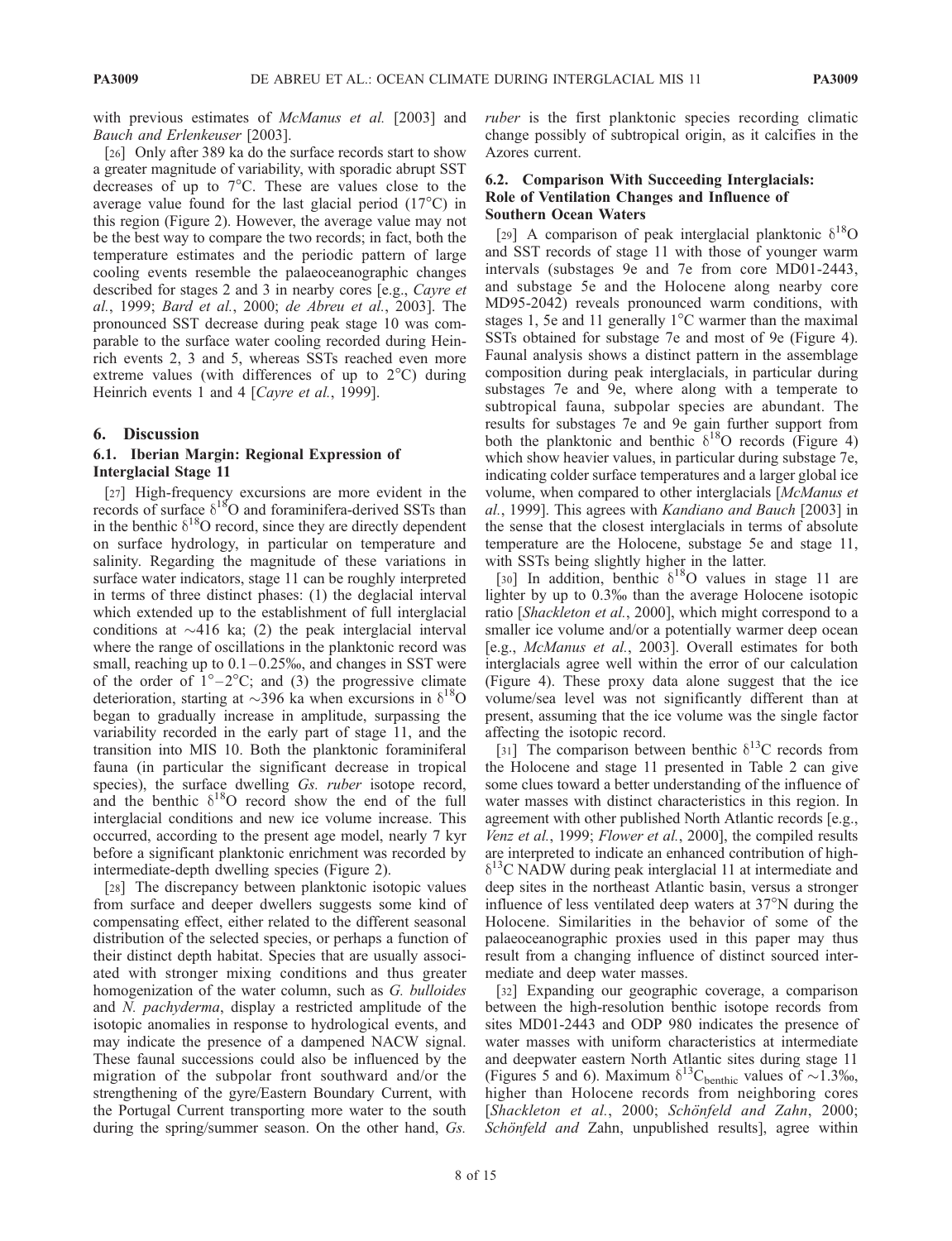

Figure 4. Comparison of the stage 11 records from MD01-2443, with the Holocene (labeled A) and substage 5e (labeled B) data from nearby core MD95-2042, substage 7e (labeled C) and substage 9e (labeled D) from MD01-2443. (a) Eccentricity and precession curves for the last 500 ka. (b) Summer insolation at 65°N [Berger and Loutre, 1991]. (c) Estimated summer sea surface temperatures (SST). (d) Planktonic  $\delta^{18}O$  records from G. bulloides. (e) Benthic  $\delta^{18}O$  values corrected to Uvigerina peregrina. Proposed age model –dependent duration of each peak interglacial marked by a grey segment.

 $\pm 0.2\%$  with results from Site 980 taken as a closer reference end-member for NADW [Venz et al., 1999; Flower et al., 2000]. Almost no difference between both  $\delta^{13}C_{\text{benthic}}$  records exists during most of the long warm interval  $(\sim 27 \text{ kyr})$ , indicating the maintenance of a strong thermohaline circulation throughout this period. This way, northern ocean waters would have spread their influence to deeper sectors of the eastern North Atlantic, whereas at present there is the dual influence of two different deep water masses, as indicated by the  $\sim 0.3 - 0.4\%$  difference in  $\delta^{13}$ C between the two sites.

[33] During the establishment of interglacial conditions, upper NADW would have had a strong contribution from Labrador Seawater (LSW) and possibly MOW, which could have compensated for the lower ventilation at intermediate and deep ocean levels. The North Atlantic Current transported warm, salty surface waters into the Nordic Seas and benthic  $\delta^{13}$ C values in the deep North Atlantic increased with an increased production of NADW and its spreading to deeper waters, therefore replacing the influence of Southern Ocean Waters, as seems to be pointed out by the record of MD01-2443. Several short-term,  $\delta^{13}$ C depletion events of  $\sim$ 0.2% were recorded that occasionally reached values lower than those seen during stage 3 at the Iberian margin [e.g., de Abreu et al., 2003]. These episodes of reduced ventilation seem to be associated with periods of ice volume decrease throughout stage 11 (Figures 2d and 6b) as suggested by the benthic  $\delta^{18}O$  record, indicating an inter-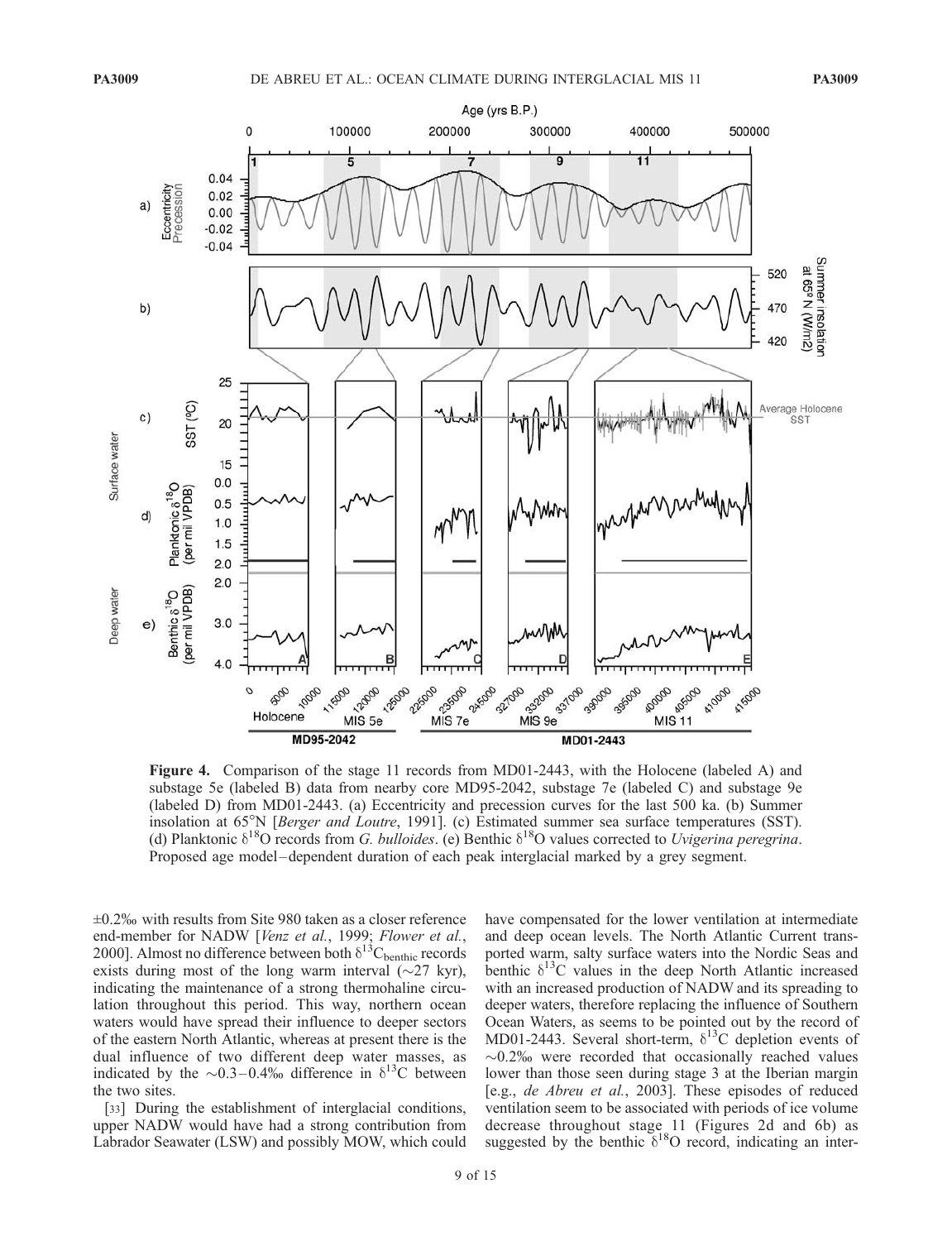| Core      | Range of |           |                |                            |             |                                                         |
|-----------|----------|-----------|----------------|----------------------------|-------------|---------------------------------------------------------|
|           | Latitude | Longitude | Depth, m       | Benthic $\delta^{13}$ C, ‰ | Time Period | Source                                                  |
| MD95-2042 | 37.811   | $-10.150$ | 3146           | $0.4 - 0.92$               | Holocene    | Shackleton et al. [2000]                                |
| MD01-2444 | 37.574   | $-11.468$ | 2656           | $0.85 - 1.09$              | Holocene    | N. J. Shackleton,<br>unpublished results (2003)         |
| $SO75-3K$ | 37.920   | $-9.900$  | 2430           | $0.4 - 1.0$                | Holocene    | Schönfeld and Zahn [2000]                               |
| MD95-2041 | 37.833   | $-9.518$  | $1123^{\rm a}$ | $0.96 - 1.09$              | Holocene    | J. Schönfeld and R. Zahn,<br>unpublished results (2001) |
| MD01-2443 | 37.891   | $-10.183$ | 2941           | $0.9 - 1.3$                | stage 11    | this paper                                              |

Table 2. Comparison of Benthic  $\delta^{13}$ C Values Between the Holocene and Stage 11 From Different Depth Iberian Margin Cores

a Records mainly Mediterranean Outflow Water.

ference with deepwater production/circulation. Cold events detected during the transition between stages 11 and 10 are also associated with benthic  $\delta^{13}$ C depletions of 0.4–0.5‰ in MD01-2443, indicative of a more diluted influence of NADW at this site. These shifts are more attenuated on the Iberian margin than at Site 980, which is closer to the deepwater source region. The shift to higher amplitudes occurs when the ice volume threshold suggested by McManus et al. [1999] is passed  $(\delta^{18}O_{\text{benthic}} \ \text{of} \ \sim 4.1\%)$ . Beyond this value climate variability seems to be amplified by feedback mechanisms. The progressive enrichment of the benthic  $\delta^{18}O$  records may derive from a composite influence of ice volume increase and a renewed cooling of the deep oceanic environment [McManus et al., 1999]. The increase in the isotopic gradient between our two different depth sites and the changes in  $\delta^{13}$ C<sub>benthic</sub> during late stage 11 and glacial stage 10 are consistent with the redistribution of deep and intermediate water masses, associated with a distinct chemical stratification.

[34] During stage 10, the benthic record of ODP Site 980 shows an enrichment in  $\delta^{18}O$ , suggestive of the presence of colder deep water during the glacial interval, in a similar fashion to the variability described during the last glacial period [Skinner et al., 2003], and the decrease in poleward heat flux. The slower glacial circulation may have contributed to the enhancement of the thermal/isotopic gradient between these sites. However, once again we cannot ignore that these sites would be affected by the combined, variable influence of two distinct main deep water masses.

#### 6.3. Duration and Variability of Interglacial Intervals

[35] In core MD01-2443, a deglacial phase leading toward peak interglacial values occurred during the first 4 – 5 kyr of the record. Bearing in mind that by comparison with Site 980 we may be missing a sediment record equivalent to nearly 7 kyr, our estimates for the length of this deglacial warming are not far from independent modeling results from Loutre and Berger [2003], who proposed that interglacial conditions were achieved after a period of  $\sim$ 20 kyr. According to our timescale, a convincing relationship between the two sites is observed, with full

interglacial conditions prevailing at the Iberian margin for  $\sim$ 18 kyr (Figure 5), surpassing the length of the elapsed portion of the Holocene. The foraminifera-derived SSTs point to the maintenance of the mild sea surface conditions for a longer period (of nearly 27 kyr) in agreement to previously published work [e.g., McManus et al., 1999] but the high temperatures estimated may derive from the dominance of subtropical and transitional species immediately after surface and deep records point to the end of interglacial conditions. See Figure 6.

[36] The observed differences between the last five interglacial periods are probably a reflection of the distinct orbital configurations and different insolation values that characterize each one of these warm intervals (Figures 4a and 4b). For example, while there is a very similar insolation geometry between stage 11 and the Holocene, the insolation parameters for substage 5e show large differences in terms of total insolation and amplitude. These results suggest that, on the basis of comparison to stage 11, the Holocene may last another  $6-7$  kyr.

[37] In addition to insolation, another important mechanism for maintaining the warm conditions in the North Atlantic would be to have a strong thermohaline circulation [e.g., Oppo et al., 1998; McManus et al., 1999] which continuously supplies warm waters to the northern regions during a period when insolation levels were low [McManus et al., 2002]. A third factor that needs to be studied further is the variable influence of differently sourced deep water masses to the deep ocean environment, and whether or not their properties were similar to modern days.

[38] In stage 11 evidence points to gradual ice volume decay up to  $\sim$ 402 ka, and characterized by a transient highfrequency variability. In the case of Termination II, the benthic  $\delta^{18}$ O shows a very rapid shift (less than 5 kyr) toward lighter values, very similar to those of stage 11. Future work should focus on the possibility either that deep water was slightly warmer than during the Holocene and substage 5e, or that sea level was a few meters above present, implying less ice on Antarctica and/or Greenland. In addition, work is needed to establish the distribution of ice that generated the IRD that started to appear at about 390 ka.

Figure 5. Expression of northern Atlantic ice-rafting events off Iberia in comparison with the Feni Drift. (a) Relative abundance of left coiling N. pachyderma and ice-rafted debris (IRD) in Site 980 [e.g., Oppo et al., 1998; McManus et al., 1999]. (b) The  $\delta^{18}O$  records of dextral N. pachyderma from Site 980. (c) Onboard magnetic susceptibility (plotted on reverse scale). (d) Total carbonate content. (e) Organic carbon. (f) Estimated summer sea surface temperatures. (g) Relative abundance of left coiling N. pachyderma. (h) The  $\delta^{18}O$  record of G. bulloides.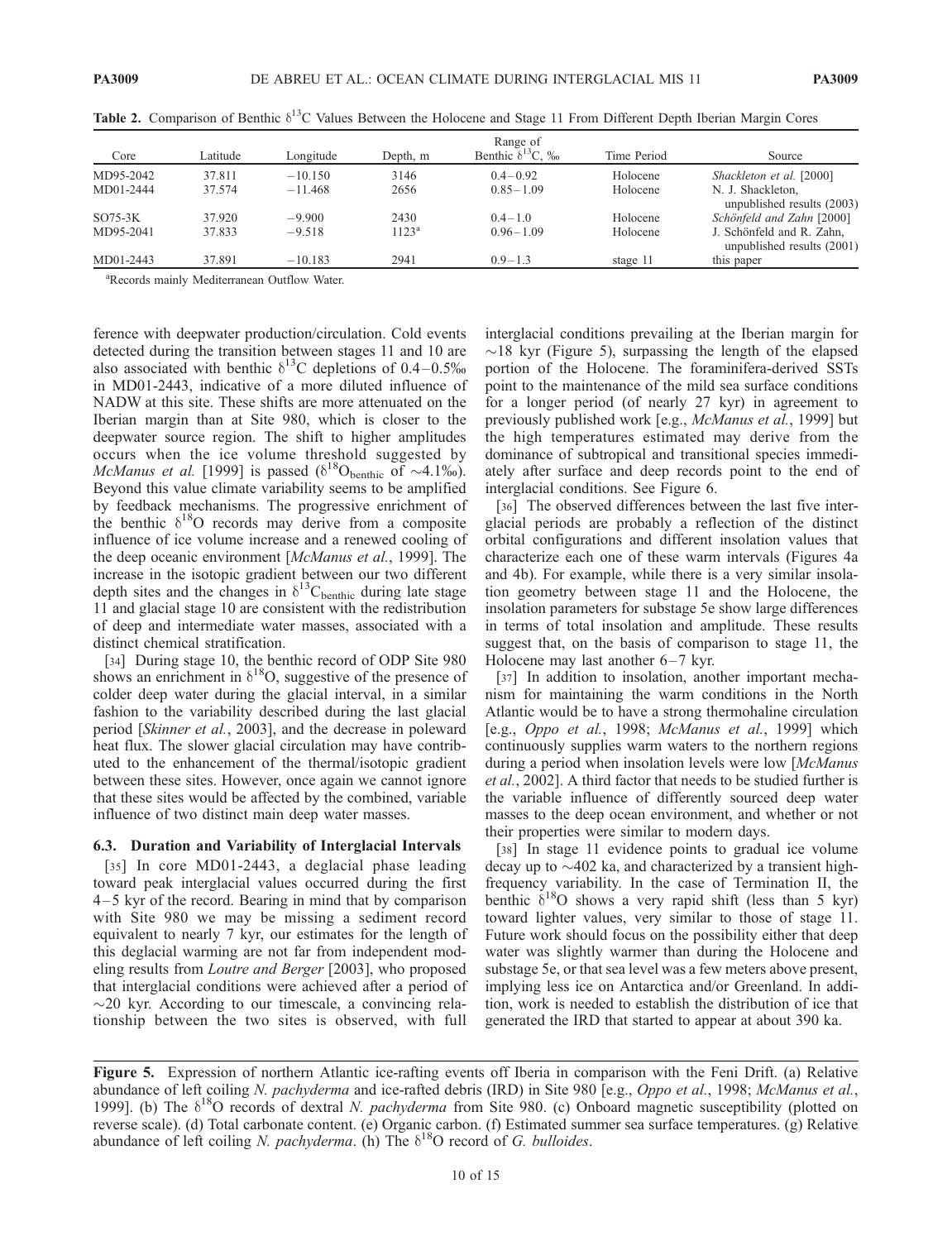

Age (yrs B.P.)

Figure 5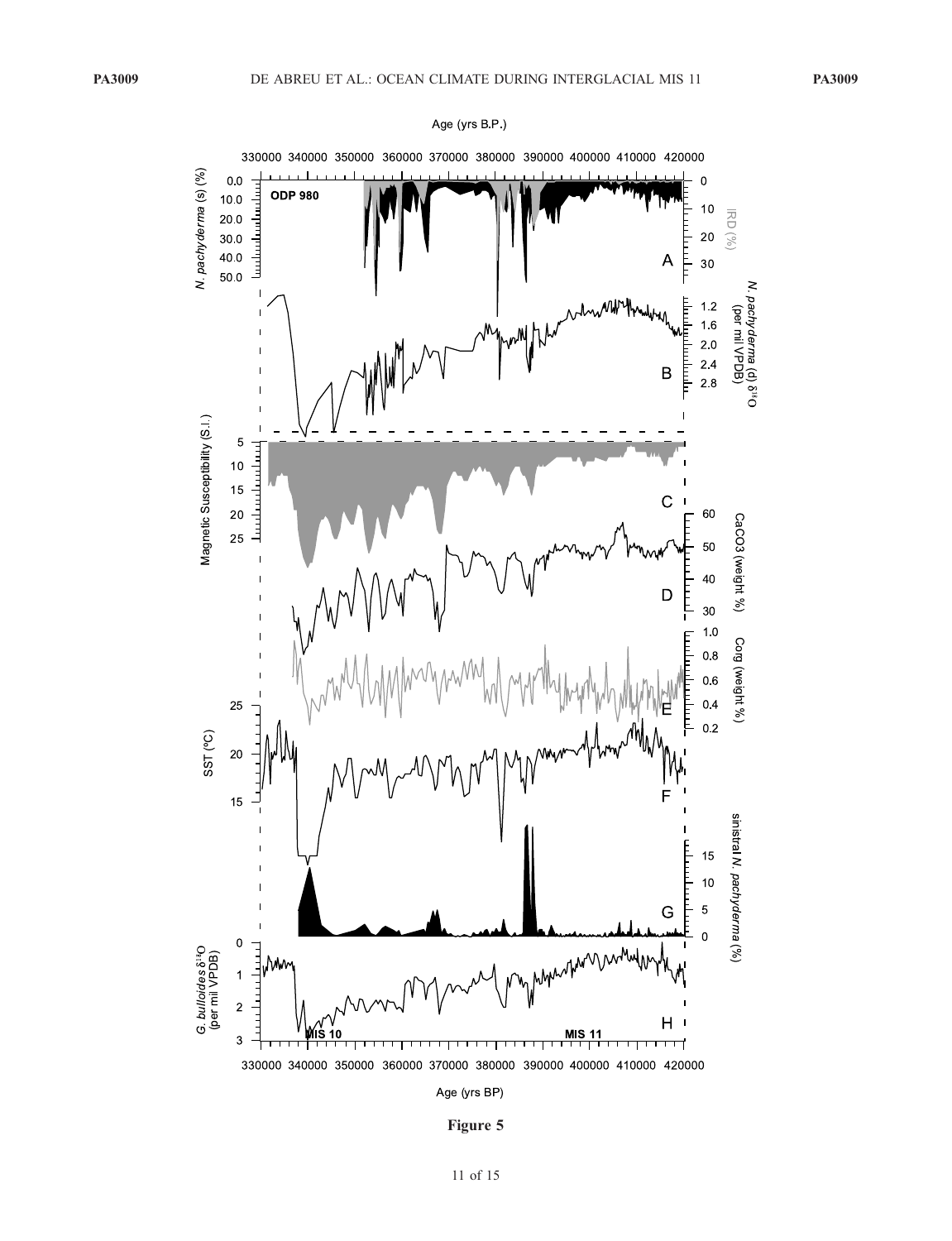

Figure 6. Benthic isotope records from MD01-2443 and ODP Site 980. (a) Similarity of  $\delta^{18}O$  values throughout MIS 11. (b) Establishment of a distinct geochemical stratification  $(\delta^{13}C)$  between the two sites once the ice volume threshold [McManus et al., 1999] was surpassed.

## 6.4. Rapid Cooling Events at the End of Interglacial Stage 11

[39] In contrast to other peak interglacials, stage 11 experienced a long gradual cooling, inferred from the steadily increasing subtropical, temperate and subpolar species (Figure 3). Several rapid cooling events (ranging from  $4^{\circ}-8^{\circ}$ C) were detected in the progressive transition from stage 11 into glacial stage 10 (Figure 3). These coolings reached temperatures lower than the regional Last Glacial Maximum (LGM) estimates of  $16^{\circ} - 21^{\circ}$ C from foraminifera-derived reconstructions [e.g., Cayre et al., 1999] and  $14^{\circ}-15^{\circ}$ C for alkenone-derived temperature [Pailler and Bard, 2000].

[40] In a process similar to that described for the last glacial period, the greater amplitude of the surface thermal and isotopic variability seems to be associated with the effects of minor deglaciation observed in the benthic isotopic records (Figure 2). This can be linked with the diluted influence of cold water off the Iberian margin during periodic collapse of portions of the North Hemisphere ice sheets [e.g., Zahn et al., 1997; Schönfeld et al., 2003; de Abreu et al., 2003].

[41] The influence of ice rafting detected at the Feni Drift [Oppo et al., 1998] at the end of stage 11 can be roughly followed up to the latitude of core MD01-2443 (Figure 5). Their Iberian equivalents cannot be defined by the presence of coarse ice-rafted particles (IRD) as during the last glacial [Bard et al., 1987; Skinner et al., 2003], but the existence of quartz grains in the sediment fraction larger than 90  $\mu$ m along with volcanic particles (obsidian and basalt lithoclasts) during periods of climate deterioration within late stage 11 was noted. The deposition of finer sediment is

particularly marked on the shipboard magnetic susceptibility record (Figure 5c) which shows several peaks coinciding with the main periods of rapid SST decrease. These periods are also marked by reduction in the very high total carbonate content (Figure 5d), in part related to dilution by the fine lithics transported up to 37°N. During full interglacial conditions, the total carbonate content reaches values of over 50%, higher than the typical Holocene range of 32– 38% for nearby core MD95-2042 [Pailler and Bard, 2000].

# 7. Summary

[42] The similarity of surface water conditions during stage 11 and the Holocene inferred from northeastern Atlantic cores was only partially confirmed by the Iberian margin sediments, which show that this was not an ''extreme'' interglacial in absolute terms. Stable isotope data for the Holocene and stage 11 show similar values for both the surface and deep ocean. In light at the hypothesis that global ice volume was reduced for part of stage 11, one possible explanation for the similarity of the isotopic values is this is a result of a different combination of water mass temperature, salinity and seawater isotopic composition. Only when we manage to sort out the variability in these factors will we have a better understanding of the climate evolution during stage 11, and its true duration.

[43] Off the Iberian margin our multiproxy approach suggests three upper water column palaeoenvironmental modes: (1) from  $\sim$ 416 to 402 kyr, a warm, generally well stratified water column; (2) from  $\sim$ 396 kyr toward stage 10, a trend toward slightly colder SSTs with an associated increase in the accumulation of organic matter and a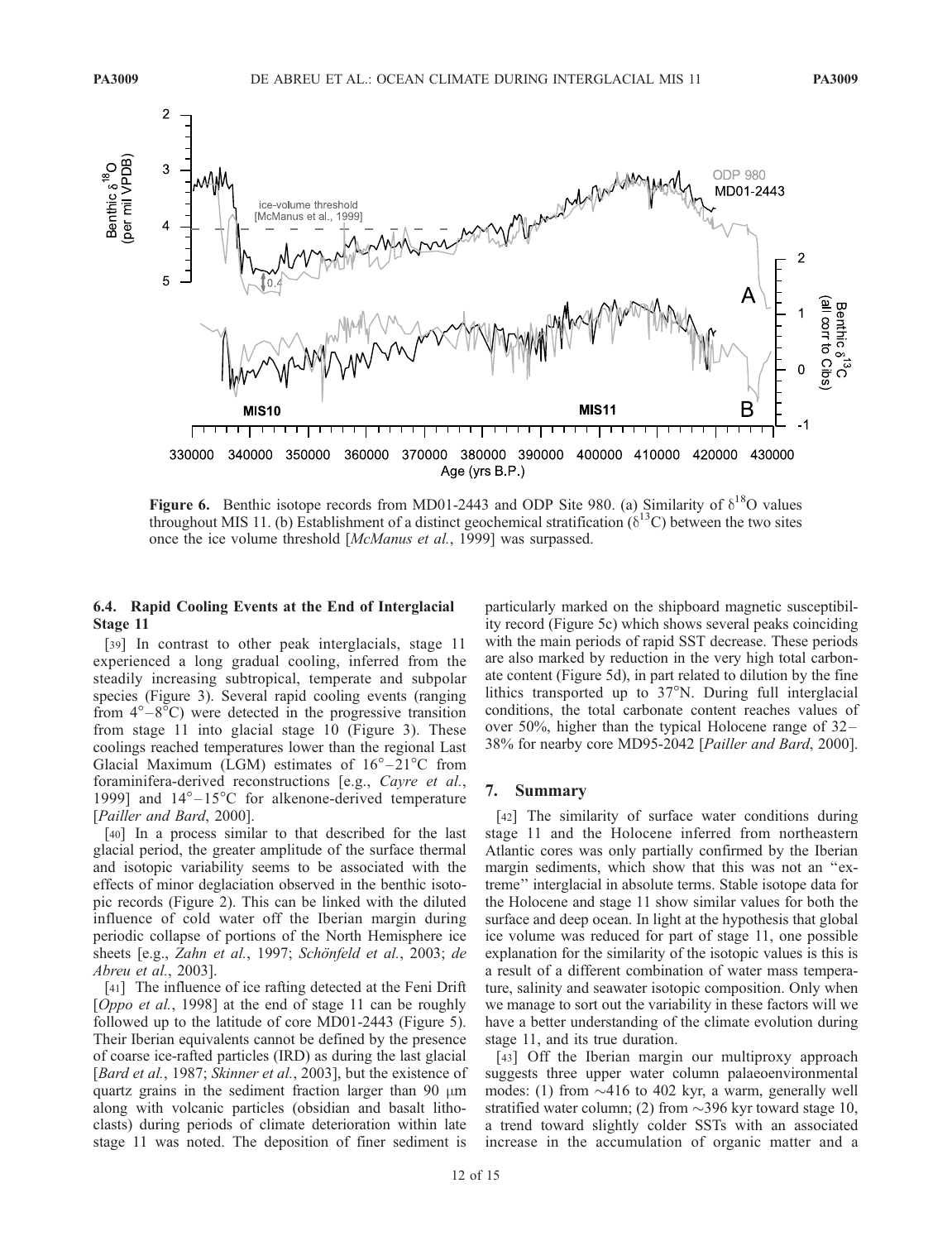convergence of the oxygen isotope ratios of G. bulloides, dextral N. *pachyderma* and occasionally Go. *inflata*, indicating a possible increase in local upwelling intensity and stronger trade winds; and (3) periodic cold events, bringing SSTs nearly to local glacial levels (Heinrich events), with the lowest temperatures associated with the presence of polar and subpolar species. This third mode, characteristic of the later part of stage 11 coincides with the ice-rafting episodes detected for the same interval at 55°N (ODP Site 980), and shows that even during an interglacial interval North Atlantic ice-rafting events can have a detectable expression on the sensitive Iberian margin palaeoenvironment.

[44] Interglacial duration was recorded differently by surface and intermediate dwellers, because of possible compensation mechanisms related to seasonal or depth distribution. Thus the selection of proxies used to characterize full interglacial conditions is important in order to establish a more accurate comparison with the Holocene. Indications from both the surface and benthic stable isotope data are that the interglacial conditions were preserved for a period of 18 kyr. However, intermediate water dwellers display a separate behavior, with light isotope ratios recorded for a period of nearly  $20-27$  kyr. A third proxy, foraminifera-derived SST, extends the estimated duration of warm surface conditions to nearly 27 kyr, suggesting that the modern analogue technique may be too sensitive to the presence of a high percentage of subtropical and temperate species after 396 kyr, when the tropical assemblage suffers a reduction of nearly 20%.

[45] In a broader geographic context, no deep water mass isotopic gradient during stage 11 was detected between MD01-2443 and ODP Site 980, and the  $\delta^{18}O_{\text{benthic}}$  and  $\delta^{13}$ C<sub>benthic</sub> records show very similar values and trends, indicating the influence of a deep water mass of uniform characteristics. These results suggest that NADW would have been present at intermediate and deep levels, but the dynamic equilibrium between different sourced deep water masses must have been kept for most of stage 11. The greater variability displayed by the  $\delta^{13}$ C record of ODP Site 980 may point to changes in the source and/or properties of NADW, in a similar way to the one observed for the Holocene [e.g., Skinner et al., 2003]. An increase in bathymetric  $\delta^{13}C$  gradient by <0.4‰ between Site 980 and MD01-2443 during late stage 11 and glacial stage 10 indicates a distinct combination of UNADW, decrease in LNADW and stronger influence of nutrient-rich SOW. Oscillations in deepwater production were synchronous with the main changes in sea surface temperature in the eastern North Atlantic.

[46] One important conclusion that stands out from our work is the necessity to compare and interrelate similar reconstructions from different areas of the world, not just in palaeoceanographic terms, but as an expression of a coupled influence of the atmospheric circulation and ocean water masses. Only via a larger study, both geographically and with the use of complementary proxies focused on the evolution of the two main Atlantic deep water masses during this long interglacial, will we be able to evaluate the still controversial apparent analogy to the elapsed portion of the Holocene.

[47] Acknowledgments. Authors are grateful to Rainer Zahn and Joachim Schönfeld for providing access to the unpublished benthic isotope records of core MD95-2041, to Antje Voelker for helpful advice and discussion of preliminary results, and to David Cox for the thorough editing of the final text. We are also grateful to Larry Peterson, Elsa Cortijo, and Frank Lamy for the thoughtful and thorough reviews that significantly improved the manuscript. A special acknowledgment is due to James Rolfe for his assistance in the preparation of many samples for stable isotopic analysis at the Godwin Laboratory and to Cremilde Monteiro for the total carbonate content analysis at the Department of Marine Geology (INETI, Lisbon). This work was partially undertaken in association with the "POP Project," EC grant EVK2-2000-00089. Funding for L.A. was provided by the Portuguese Foundation for Science and Technology under the fellowship contract SFRH/BPD/1588/2000 and by the Calouste Gulbenkian Foundation, through a visiting fellowship to Woods Hole Oceanographic Institution. We are also grateful to the French MENRT, TAAF, CNRS/INSU, and especially to IFRTP for the coring operations aboard the Marion Dufresne II.

#### References

- Abrantes, F., N. Loncaric, J. Moreno, M. Mil-Homens, and U. Pflaumann (2001), Paleoceanographic conditions along the Portuguese Margin during the last 30 ka: A multiple proxy study, Comun. Inst. Geol. Min. Portugal, 88,  $161 - 184.$
- Aksu, A. E., P. J. Mudie, A. de Vernal, and H. Gillespie (1992), Ocean-atmosphere responses to climate change in the Labrador Sea: Pleistocene plankton and pollen records, Palaeogeogr. Palaeoclimatol. Palaeoecol., 92,  $121 - 138$ .
- Ambar, I., and M. Howe (1979), Observations of the Mediterranean Outflow-I. Mixing in the Mediterranean flow, Deep Sea Res., Part A, 26, 535 – 554.
- Bard, E., M. Arnold, P. Maurice, J. Duprat, J. Moyes, and J.-C. Duplessy (1987), Retreat velocity of the North Atlantic polar front during the last deglaciation determined by <sup>14</sup>C accelerator mass spectrometry, Nature,  $328, 791 - 794.$
- Bard, E., F. Rostek, J. L. Turon, and S. Gendreau (2000), Hydrological impact of Heinrich events in the subtropical northeast Atlantic, Science, 289, 1321 – 1324.
- Bassinot, F. C., L. D. Labeyrie, E. Vincent, X. Quidelleur, N. J. Shackleton, and Y. Lancelot (1994), The astronomical theory of climate and the age of the Brunhes-Matuyama magnetic reversal, Earth Planet. Sci. Lett., 126, 91-108.
- Bauch, H., and H. Erlenkeuser (2003), Interpreting glacial-interglacial changes in ice-volume and climate from subarctic deep-water foraminiferal  $\delta^{18}O$ , in Earth's Climate and Orbital Eccentricity: The Marine Isotope Stage 11 Question, Geophys. Monogr. Ser., vol. 137, edited by A. W. Droxler, R. Z. Poore, and L. H. Burckle, pp. 87 – 102, AGU, Washington, D. C.
- Bauch, H., H. Erlenkeuser, J. P. Helmke, and U. Struck (2000), A paleoclimatic evaluation of marine oxygen isotope stage 11 in the high-northern Atlantic (Nordic Seas), Global Planet. Change, 24, 27-39.
- Bé, A. (1977), Recent planktonic foraminifera, in Oceanic Micropaleontology, vol. 1, edited by A. T. S. Ramsay, pp. 1-100, Elsevier, New York.
- Becquey, S., and R. Gersonde (2002), Past hydrography and climate changes in the Subantarctic Zone of the South Atlantic – The Pleistocene record from ODP Site 1090, Palaeogeogr. Palaeoclimatol. Palaeoecol.,  $182, 221 - 239.$
- Berger, A., and M. F. Loutre (1991), Insolation values for the climate of the last 10 million years, *Quat. Sci. Rev.*, 10, 297-317.
- Berger, W. H., T. Bickert, M. K. Yasuda, and G.Wefer (1996), Reconstruction of atmospheric CO2 from ice-core data and the deep-sea record of Ontong Java plateau: The Milankovitch Chron, Geol. Rundsch., 85, 466 – 495.
- Bowen, D. Q. (1999), Stage 11 sea level uncertainty: Revised British Isles estimate of  $\sim$ 13 ± 3, Eos Trans AGU, 80(46), Fall Meet. Suppl., F555.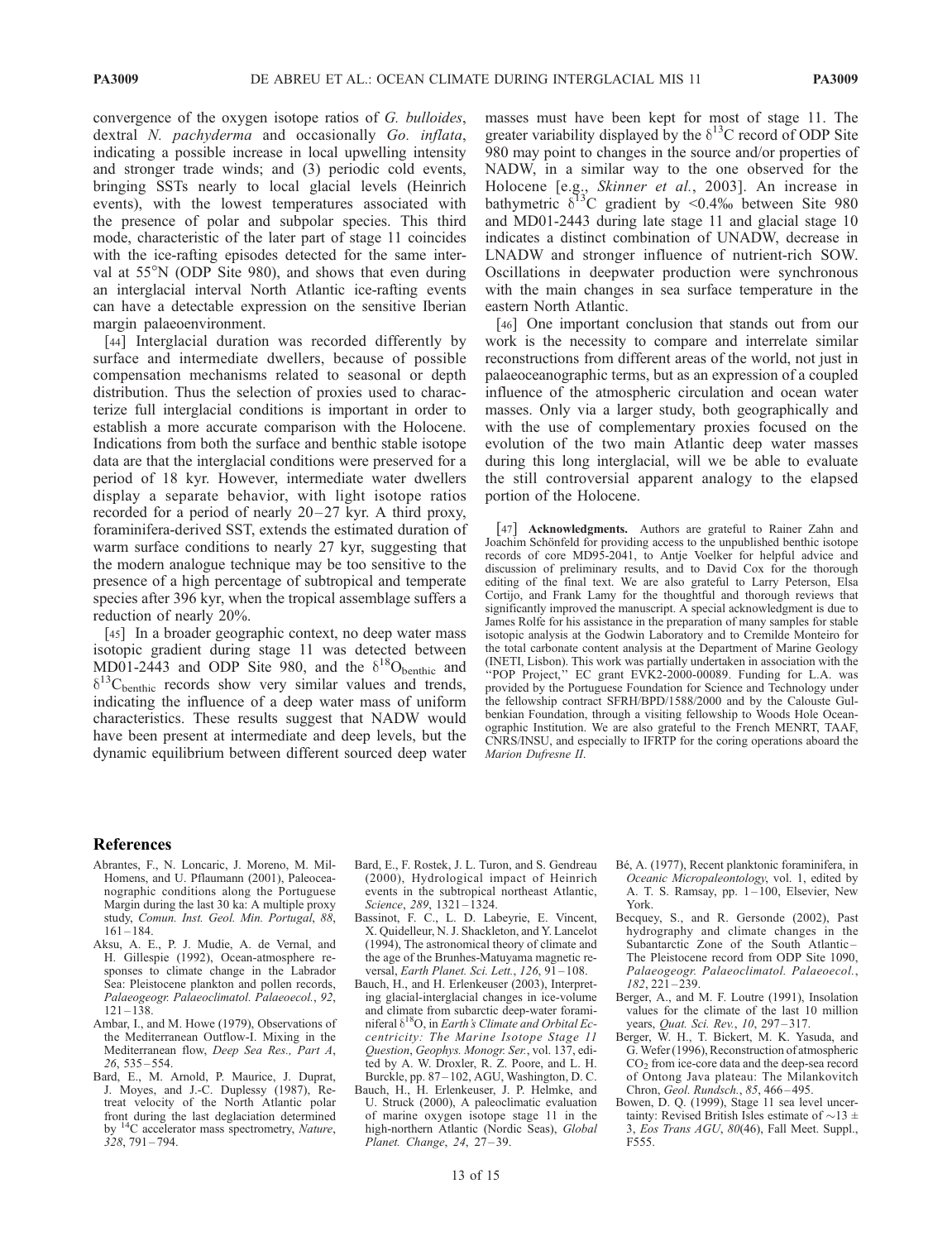- Bowen, D. Q. (2003), In search of stage 11 sealevel: Traces on the global shore, paper presented at XVI INQUA Congress, Int. Quat. Assoc., Reno, Nevada.
- Brigham-Grette, J. (1999), Marine isotopic stage 11 high sea level record from northwest Alaska, Eos Trans. AGU, 80(46), Fall Meet. Supp., F555 – F556.
- Cayre, O., Y. Lancelot, E. Vincent, and M. Hall (1999), Palaeoceanographic reconstructions from planktonic foraminifers off the Iberian margin: Temperature, salinity and Heinrich events, Paleoceanography, 14, 384-396.
- Chaisson, W. P., M. S. Poli, and R. C. Thunell (2002), Gulf Stream and Western Boundary Undercurrent variations during MIS10-12 at Site 1056, Blake-Bahama Outer Ridge, Mar. Geol., 189, 79-105.
- de Abreu, L., N. J. Shackleton, J. Schönfeld, M. Hall, and M. Chapman (2003), Millennialscale oceanic climate variability off the western Iberian margin during the last two glacial periods, *Mar. Geol.*, 196, 1-20.
- de Vargas, C., S. Renaud, H. Hilbrecht, and J. Pawlowski (2001), Pleistocene adaptative radiation in Globorotalia truncatulinoides: Genetic, morphologic and environmental evidence, *Paleobiology*, 27(2), 104-125.
- Duprat, J. (1983), Les Foraminiféres planctoniques du Quaternaire terminal d'un domaine péricontinental (Golfe de Gascogne, Cotes Ouest-Iberiques, Mer d'Alboran): Ecologie-Biostratigraphie, Bull. Inst. Géol. Bassin d'Aquitaine, 33, 71 – 150.
- Emery, W. J., and J. Meinke (1986), Global water masses summary and review, Oceanol. Acta, 9, 383 – 391.
- EPICA Community Members (2004), Eight glacial cycles from an Antarctic ice core, Nature, 429, 623 – 628.
- Federici, L., and J. F. McManus (2003), Ocean circulation and climate during the stage 11 interglacial, Geophys. Res. Abstr., 5, 04712.
- Fiúza, A. F. G. (1984), Dinâmica e Hidrologia das Aguas Costeiras Portuguesas, Ph.D. thesis, 294 pp., Univ. of Lisbon, Lisbon.
- Fiuza, A. F. G., H. Meike, I. Ambar, G. Diaz del Rio, N. Gonzalez, and J. M. Cabanas (1998), Water masses and their circulation off western Iberia during May 1993, Deep Sea Res., Part I, 45, 1127 – 1160.
- Flower, B. P., D. W. Oppo, J. F. McManus, K. A. Venz, D. A. Hodell, and J. L. Cullen (2000), North Atlantic intermediate to deepwater circulation and chemical stratification during the past 1 Myr, Paleoceanography,  $15, 388 - 403.$
- Gersonde, R., and U. Zielinski (2000), The reconstruction of late Quaternary Antarctic sea-ice distribution-The use of diatoms as a proxy for sea-ice, Palaeogeogr. Palaeoclimatol. Palaeoecol., 162, 263 – 286.
- Haynes, R. D., and E. D. Barton (1990), A poleward flow along the Atlantic coast of the Iberian Peninsula, J. Geophys. Res., 95(C7), 11,425 – 11,442.
- Hearty, P. J., P. Kindler, H. Cheng, and R. L. Edwards (1999),  $A + 20$  m middle Pleistocene sea-level highstand (Bermuda and the Bahamas) due to partial collapse of Antarctic ice, Geology, 27(4), 375 – 378.
- Helmke, J. P., H. Bauch, and H. Erlenkeuser (2003), Development of glacial and interglacial conditions in Nordic Seas between 1.5 and 0.35 Ma, Quat. Sci. Rev., 22, 1717 – 1728.
- Hemleben, C., M. Spindler, and O. R. Anderson (1989), Modern Planktonic Foraminifera,
- 363 pp., Springer, New York.
- Hodell, D. A., C. D. Charles, and U. S. Ninnemann (2000), Comparison of interglacial stages in the South Atlantic sector of the southern ocean for the past 450 kyr: Implications for marine isotope stage (MIS) 11, Global Planet. Change,  $24, 7 - 26.$
- Kandiano, E., and H. Bauch (2003), Surface ocean temperatures in the north-east Atlantic during the last 500,000 years: Evidence from foraminiferal census data, Terra Nova, 15,  $265 - 271$ .
- Karner, D. B., and F. Morra (2003),  $^{40}Ar/^{39}Ar$ dating of glacial Termination V and the duration of marine isotopic stage 11, in Earth's Climate and Orbital Eccentricity: The Marine Isotope Stage 11 Question, Geophys. Monogr. Ser., vol. 137, edited by A. W. Droxler, R. Z. Poore, and L. H. Burckle, pp. 61-66, AGU, Washington, D. C.
- Kennett, J. P., and M. S. Srinivasan (1983), Neogene Planktonic Foraminifera: A Phylogenetic Atlas, 265 pp., John Wiley, Hoboken, N. J.
- Kindler, P., and P. J. Hearty (2000), Elevated marine terraces from Eleuthera (Bahamas) and Bermuda: Sedimentological, petrographic and geochronological evidence for important deglaciation events during the middle Pleistocene, Global Planet. Change, 24, 41-58.
- Kipp, N. (1976), New transfer function for estimating past sea-surface conditions from seabed distribution of planktonic foraminiferal assemblages in the North Atlantic, in Investigation of Late Quaternary Paleoceanography and Paleoclimatology, edited by R. M. Cline and J. D. Hays, Mem. Geol. Soc. Am., 145, 3– 41.
- Levy, A., R. Mathieu, A. Poignant, M. Rousset-Moulinier, M. L. Ubaldo, and S. Lebreiro (1995), Present-day foraminifera of the Portuguese continental margin inventory and distribution, Mem. Inst. Geol. Min. Portugal, 32, 166 pp.
- Loutre, M. F., and A. Berger (2003), Marine isotope stage 11 as an analogue for the present interglacial, Global Planet. Change, 36, 209 – 217.
- Martins, M. V. A., and V. C. R. D. Gomes (2004), Foraminíferos da Margem Continental NW Ibérica: Sistemática, Ecologia e Distribuição, edited by C. de Sousa Figueiredo Gomes, 377 pp., XXXX, XXXXXX.
- Matzumoto, K., and J. Lynch-Stieglitz (2003), Persistence of the Gulf Stream separation during the Last Glacial Period: Implications for current separation theories, J. Geophys. Res., 108(C6), 3174, doi:10.1029/2001JC000861.
- McManus, J., D. W. Oppo, and J. L. Cullen (1999), A 0.5 million-year record of millennial-scale climate variability in the N. Atlantic, Science, 283, 971-975.
- McManus, J. F., D. W. Oppo, L. D. Keigwin, J. L. Cullen, and G. C. Bond (2002), Thermohaline circulation and prolonged interglacial warmth in the North Atlantic, Quat. Res.,  $58.17 - 21.$
- McManus, J., D. Oppo, J. Cullen, and S. Healey (2003), Marine isotope stage 11 (MIS 11): Analog for Holocene and future climate?, in Earth's Climate and Orbital Eccentricity: The Marine Isotope Stage 11 Question, Geophys. Monogr. Ser., vol. 137, edited by A. W. Droxler, R. Z. Poore, and L. H. Burckle, pp. 69-85, AGU, Washington, D. C.
- Oppo, D. W., J. McManus, and J. L. Cullen (1998), Abrupt climate events 500,000 to 340,000 years ago: Evidence from subpolar North Atlantic sediments, Science, 279, 1335 – 1338.
- Ottens, J. J. (1991), Planktic foraminifera as North Atlantic watermass indicators, Oceanol. Acta, 14, 123-140.
- Pailler, D., and E. Bard (2000), High frequency palaeoceanographic changes during the past 140,000 years recorded by the organic matter in sediments off the Iberian margin, Palaeogeogr. Palaeoclimatol. Palaeoecol., 181,  $431 - 452$ .
- Peeters, F., G. A. Brummer, and G. Ganssen (2002), The effect of upwelling on the distribution and stable isotope composition of Globigerina bulloides and Globigerinoides ruber (planktonic foraminifera) in modern surface waters of the NW Arabian Sea, Global Planet. Sci., 34, 269-291.
- Petit, J. R., et al. (1999), Climate and atmospheric history of the past 420,000 years from the Vostok ice-core, Antarctica, Nature, 399,  $429 - 436$ .
- Pflaumann, U., J. Duprat, C. Pujol, and L. D. Labeyrie (1996), SIMMAX: A modern analogue technique to deduce Atlantic sea surface temperatures from planktonic foraminifera in deep-sea sediments, Paleoceanography, 11,  $15 - 35.$
- Poli, M. S., R. C. Thunell, and D. Rio (2000), Millennial-scale changes in the North Atlantic Deep Water circulation during marine isotope stages 11 and 12: Linkage to Antarctic climate, Geology, 28(9), 807-810.
- Raynaud, D., M. F. Loutre, C. Ritz, J. Chappellaz, J. M. Barnola, J. Jouzel, V. Y. Lipenkov, J. R. Petit, and F. Vimieux (2003), Marine isotope stage (MIS) 11 in the Vostok ice core:  $CO<sub>2</sub>$ forcing and stability of East Antarctica, in Earth's Climate and Orbital Eccentricity: The Marine Isotope Stage 11 Question, Geophys. Monogr. Ser., vol. 137, edited by A. W. Droxler, R. Z. Poore, and L. H. Burckle, pp. 27 – 40, AGU, Washington, D. C.
- Robbins, L. L. (1988), Environmental significance of morphologic variability in openocean versus ocean-margin assemblages of Orbulina universa, J. Foraminiferal Res.,  $18(4)$ ,  $326 - 333$ .
- Rogerson, M., E. J. Rohling, P. P. E. Weaver, and J. Murray (2004), The Azores Front since the Last Glacial Maximum, Earth Planet. Sci. Lett., 222, 779-789.
- Rohling, E. J., M. Fenton, F. J. Jorissen, P. Bertrand, G. Ganssen, and J. P. Caulet (1998), Magnitudes of sea-level lowstands of the past  $500,000$  years, *Nature*,  $394, 162 - 165$ .
- Scherer, R. P. (2003), Quaternary interglacials and the West Antarctic ice-sheet, in Earth's Climate and Orbital Eccentricity: The Marine Isotope Stage 11 Question, Geophys. Monogr. Ser., vol. 137, edited by A. W. Droxler, R. Z. Poore, and L. H. Burckle, pp. 103-112, AGU, Washington, D. C.
- Scherer, R. P., A. Aldahan, S. Tulaczy, G. Possnert, K. Engelhardt, and B. Kamb (1998), Pleistocene collapse of the West Antarctic ice sheet, Science, 281, 82–85.
- Schiebel, R., and C. Hemleben (2000), Interannual variability of planktic foraminiferal populations and test flux in the eastern North Atlantic Ocean (JGOFS), Deep Sea Res., Part II, 47, 1809-1852.
- Schönfeld, J., and R. Zahn (2000), Late Glacial to Holocene history of the Mediterranean Outflow: Evidence from the benthic foraminiferal assemblages and stable isotopes at the Portuguese Margin, Palaeogeogr. Palaeoclimatol. Palaeoecol., 159, 85-111.
- Schönfeld, J., R. Zahn, and L. de Abreu (2003), Surface to deep water coupling of ocean's re-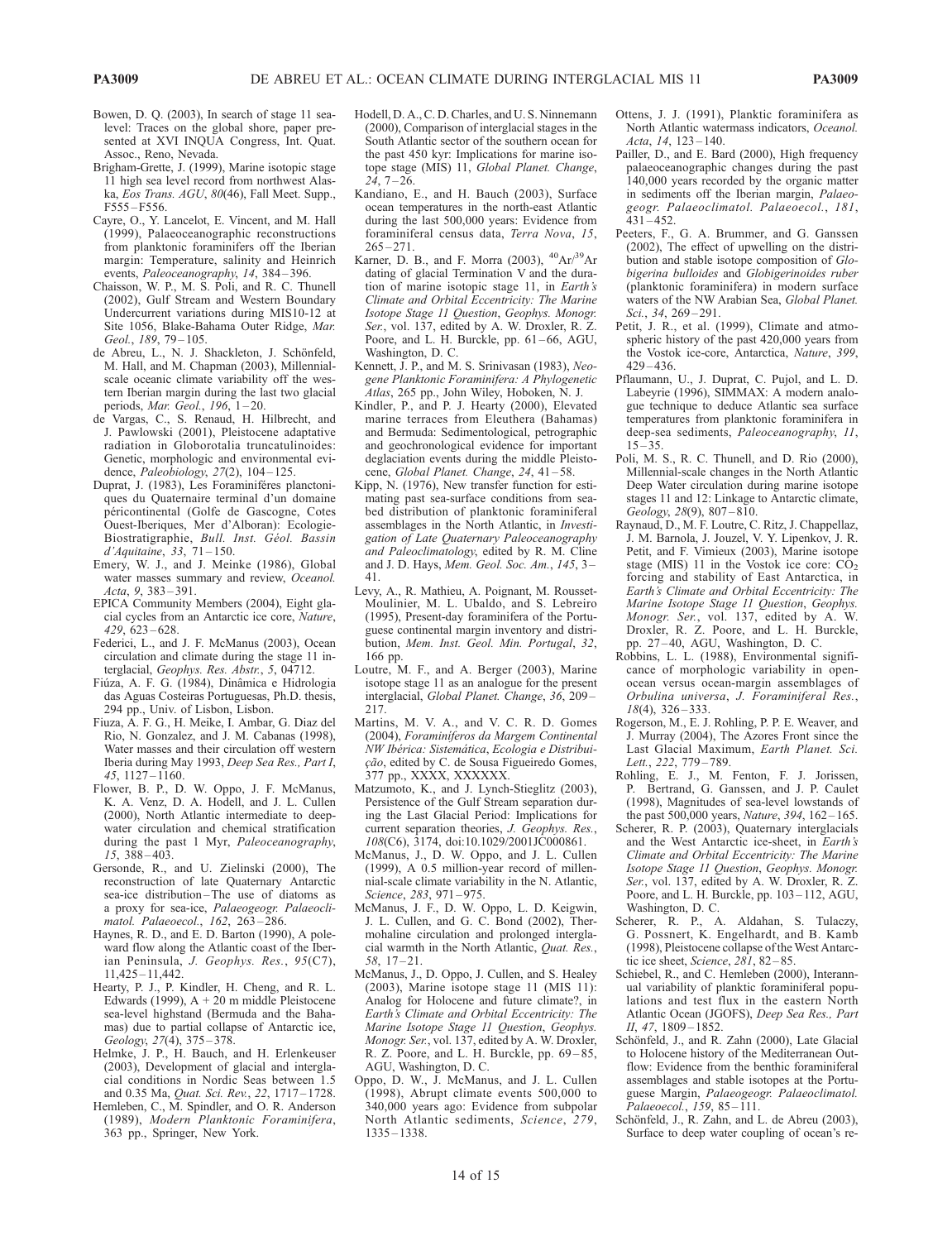sponse to rapid climate changes at the western Iberian margin, Global Planet. Sci., 36(4),  $237 - 264.$ 

- Shackleton, N. J., and M. A. Hall (1995), Stable isotope records in bulk sediments (Leg 138), Proc. Ocean Drill. Program Sci. Results, 138,  $797 - 805$ .
- Shackleton, N. J., M. A. Hall, and E. Vincent (2000), Phase relationships between millennial-scale events  $64,000 - 24,000$  years ago, Paleoceanography, 15, 565-569.
- Skinner, L., N. J. Shackleton, and H. Elderfield (2003), Millennial-scale variability of deepwater temperature and  $\delta^{18}O_{dw}$  indicating deep-water source variations in the northeast Atlantic, 0-34 cal. ka BP, Geochem. Geophys. Geosyst., 4(12), 1098, doi:10.1029/ 2003GC000585.
- Stanton-Frazee, C., D. A. Warnke, K. Venz, and D. A. Hodell (1999), The stage 11 problem as seen at ODP site 982, in Workshop Report, edited by R. Z. Poore et al., U.S. Geol. Surv. Open File Rep., 99–312, 75.

Thunell, R. C., and S. Honjo (1983), Planktonic foraminifera flux to the deep ocean: Sediment trap results from the tropical Atlantic and central Pacific, Mar. Geol., 40, 237 – 253.

- Thunell, R. C., and L. R. Sautter (1992), Planktonic foraminiferal fauna and stable isotopic indices of upwelling: A sediment trap study in the San Pedro Basin, southern California, in Upwelling Systems: Evolution Since the Early Miocene, edited by C. P. Summerhayes, W. L. Prell, and K. C. Emeis, Geol. Soc. Spec. Publ., 64, 77-91.
- Tzedakis, P. C., K. H. Roucoux, L. de Abreu, and N. J. Shackleton (2004), The duration of forest stages in southern Europe and interglacial climate variability, Science, 306, 2231-2235, doi:10.1126/science.1102490.
- van Aken, H. (2000), The hydrography of the mid-latitude northeast Atlantic Ocean I: The deep water masses, Deep Sea Res., Part I, 47, 757 – 787.
- Venz, K. A., D. Hodell, C. Stanton, and D. A. Warnke (1999), A 1.0 Myr record of Glacial North Atlantic Intermediate Water variability from ODP site 982 in the northeast Atlantic, Paleoceanography, 14, 42-52.

Zahn, R., J. Schönfeld, H.-R. Kudrass, M.-H. Park, H. Erlenkeuser, and P. Grootes (1997), Thermohaline instability in the North Atlantic during meltwater events: Stable isotope and ice-rafted records from core SO75-26KL, Portuguese Margin, Paleoceanography, 12,  $696 - 710.$ 

--F. F. Abrantes, Departamento de Geologia Marinha, Instituto Nacional de Engenharia, 2610-008 Alfragide, Portugal.

L. de Abreu, M. A. Hall, and N. J. Shackleton, Godwin Laboratory, University of Cambridge, Cambridge CB2 3SA, UK. (ld206@cus.cam. ac.uk)

J. F. McManus and D. W. Oppo, Woods Hole Oceanographic Institution, Woods Hole, MA 02543, USA.

P. C. Tzedakis, Earth and Biosphere Institute, School of Geography, University of Leeds, Leeds LS2 9JT, UK.